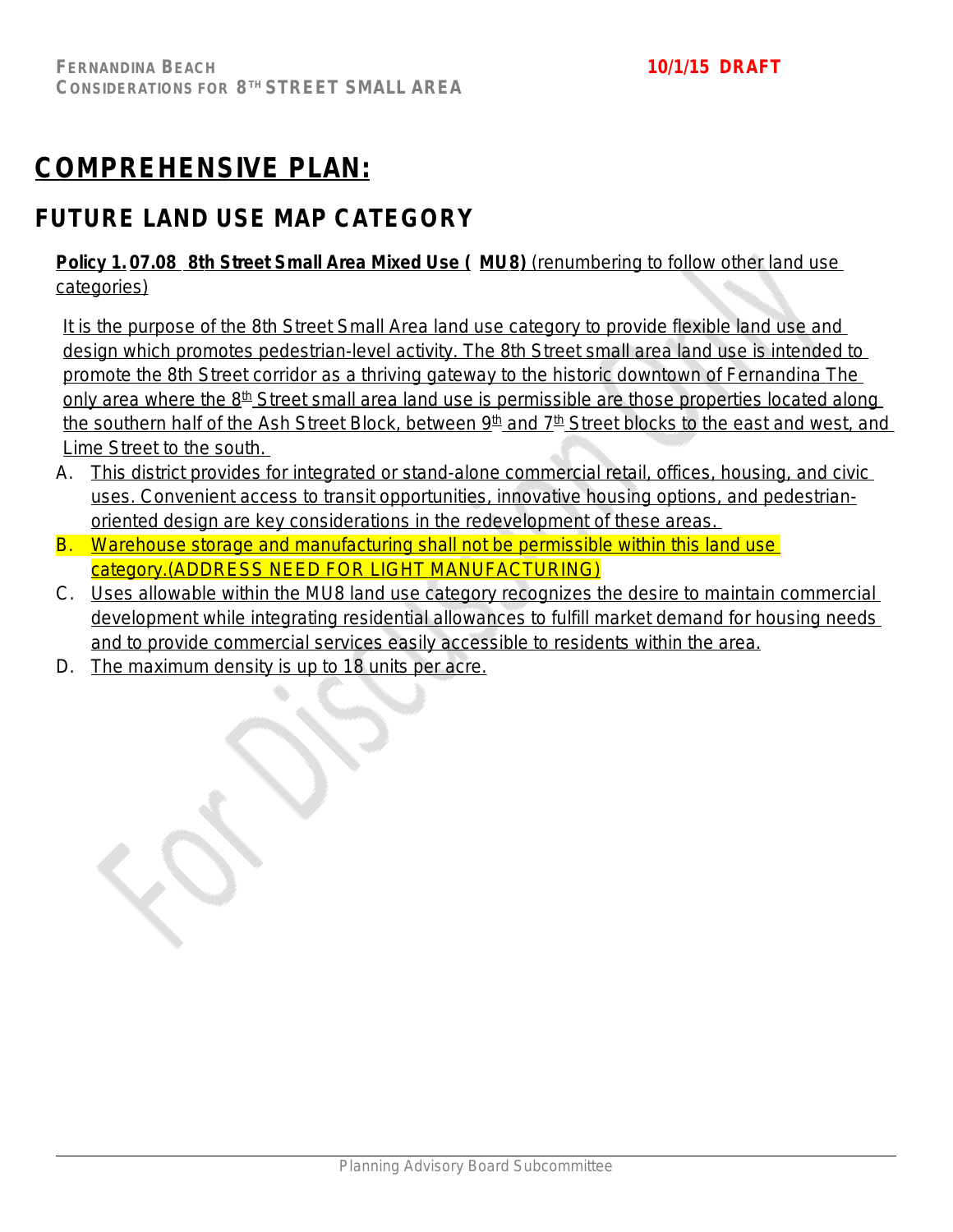# **LAND DEVELOPMENT CODE:**

# **ZONING DISTRICT**

**2.01.10 8 th Street Small Area Mixed Use (MU- 8)** *(renumbering of all zoning categories which follow)*

The MU-8 district is intended for redevelopment of the City's 8<sup>th</sup> Street commercial corridor to allow for a combination of residential, office, housing, and general commercial activities in a vibrant urban setting. The MU-8 district is intended to promote the  $8<sup>th</sup>$  Street corridor as a thriving gateway to the historic downtown of Fernandina Beach through economical and efficient land use, an improved level of amenities, residential density through a variety of housing types, and a better compact, urban environment. Properties within the MU-8 district shall provide for a unified pedestrian and landscape area along the 8<sup>th</sup> Street frontage to serve as an extension of the downtown Fernandina Beach character and design. The allowable density in the MU-8 zoning district is a maximum of 18.0 units per acre.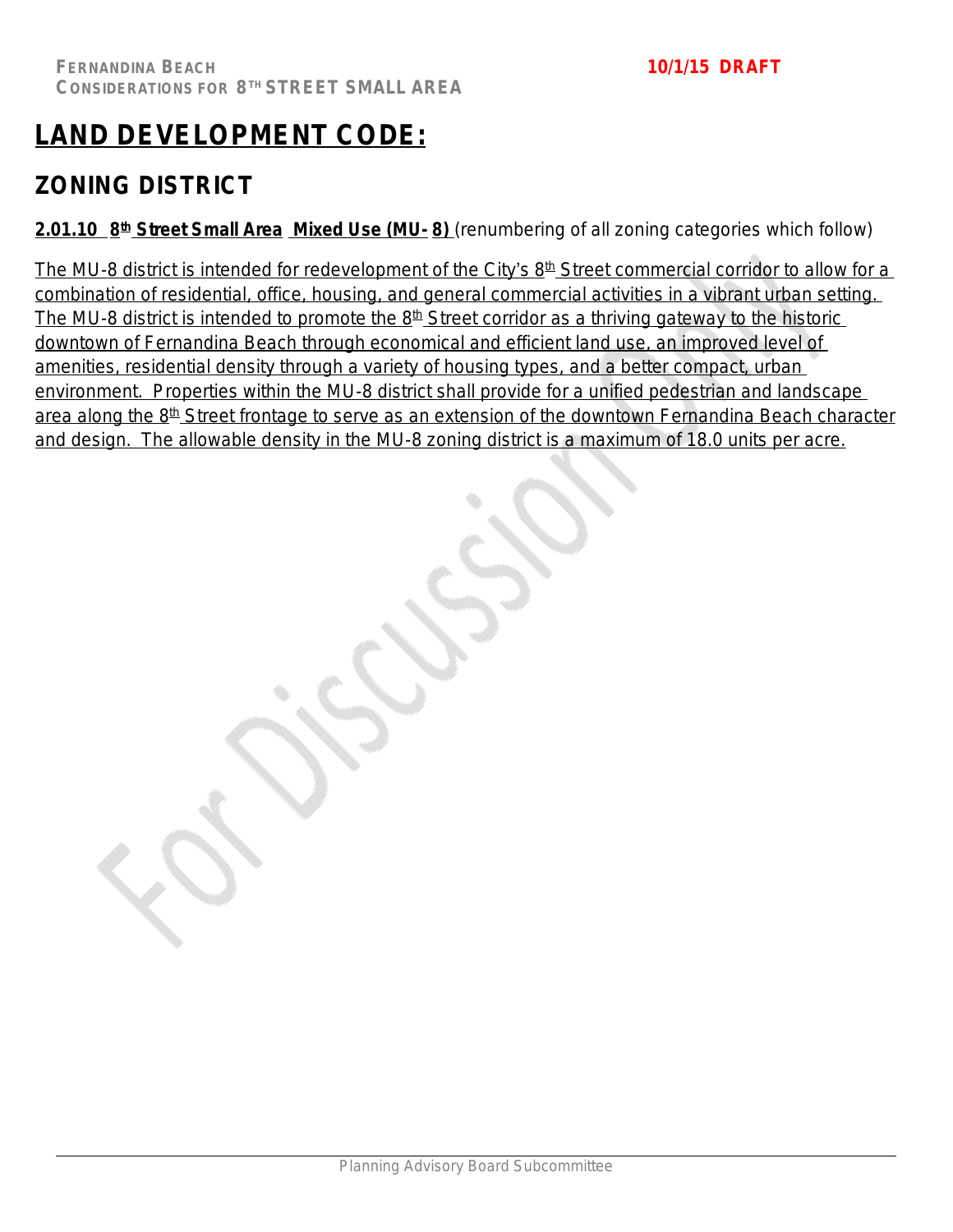### **4.01.00 DENSITY AND HOUSING STANDARDS**

| 4.01.01                | <b>Density and Housing Types</b><br>Table 4.01.01. Density and Housing Types in Base Zoning Districts. |                                                                                                                                                                      |
|------------------------|--------------------------------------------------------------------------------------------------------|----------------------------------------------------------------------------------------------------------------------------------------------------------------------|
| <b>Zoning District</b> | <b>Maximum Gross Density</b><br>(dwelling units per acre)                                              | <b>Permissible Housing Types</b>                                                                                                                                     |
| <b>RE</b>              | 1.0                                                                                                    | Single-family detached                                                                                                                                               |
| $R1-G$                 | 4.0                                                                                                    | Single-family detached                                                                                                                                               |
| $R-1$                  | 4.0                                                                                                    | Single-family detached                                                                                                                                               |
| <b>RLM</b>             | 6.0                                                                                                    | Single-family detached                                                                                                                                               |
| $R-2$                  | 8.0                                                                                                    | Single-family detached<br>Duplex structures<br>Triplex structures<br>Townhouses                                                                                      |
| $R-3$                  | 10.0                                                                                                   | Single-family detached<br><b>Duplex structures</b><br><b>Triplex structures</b><br>Townhouses<br>Multi-family structures with 4 or<br>more units                     |
| $OT-1$                 | 10.0                                                                                                   | Single-family detached                                                                                                                                               |
| $OT-2$                 | 10.0                                                                                                   | Single-family detached                                                                                                                                               |
| $MU-1$                 | 8.0                                                                                                    | Single-family detached<br>Duplex structures<br>Triplex structures<br>Townhouses<br>Mixed Use                                                                         |
| $MU-8$                 | 18.0                                                                                                   | Single-family detached<br><b>Duplex structures</b><br><b>Triplex structures</b><br>Townhouses<br>Multi-family Structures with 4 or more<br>units<br><b>Mixed Use</b> |
| $C-1$                  |                                                                                                        | Prohibited                                                                                                                                                           |
| $C-2$                  |                                                                                                        | Prohibited                                                                                                                                                           |
| $C-3$                  | 8.0                                                                                                    | Single-family detached<br>Multi-family structures or mixed<br>use                                                                                                    |
| $I-1$                  |                                                                                                        | Not permitted as a principal use <sup>1</sup>                                                                                                                        |
| $I-A$                  |                                                                                                        | Not permitted as a principal use <sup>1</sup>                                                                                                                        |
| $I-W$                  |                                                                                                        | Not permitted as a principal use <sup>1</sup>                                                                                                                        |
| $W-1$                  | 2.0<br>with bonus potential to 4.0                                                                     | Single-family within mixed use                                                                                                                                       |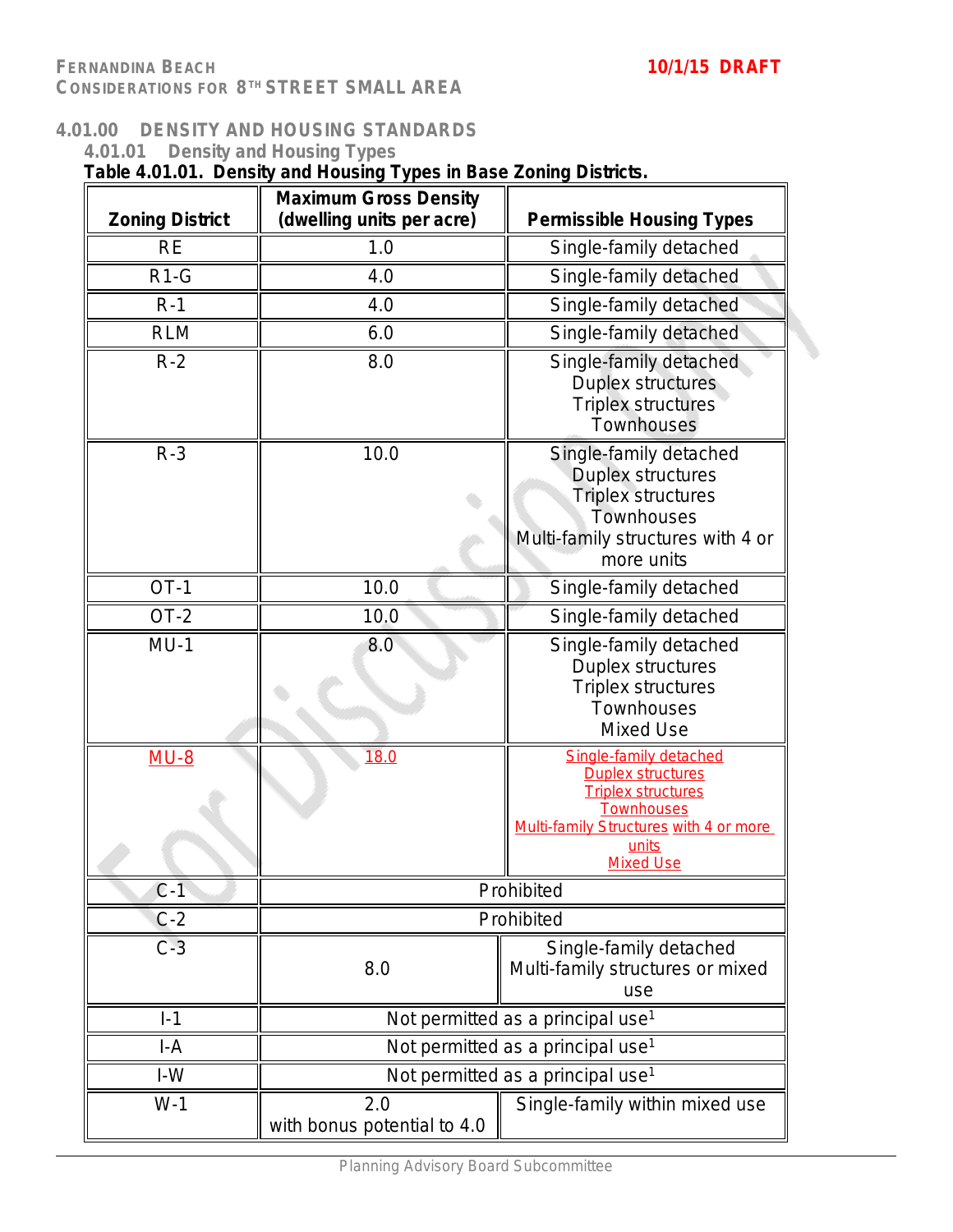| $PI-$ | Not permitted as a principal use <sup>1</sup> |
|-------|-----------------------------------------------|
|       | Not permitted as a principal use <sup>1</sup> |
| REC   | Prohibited                                    |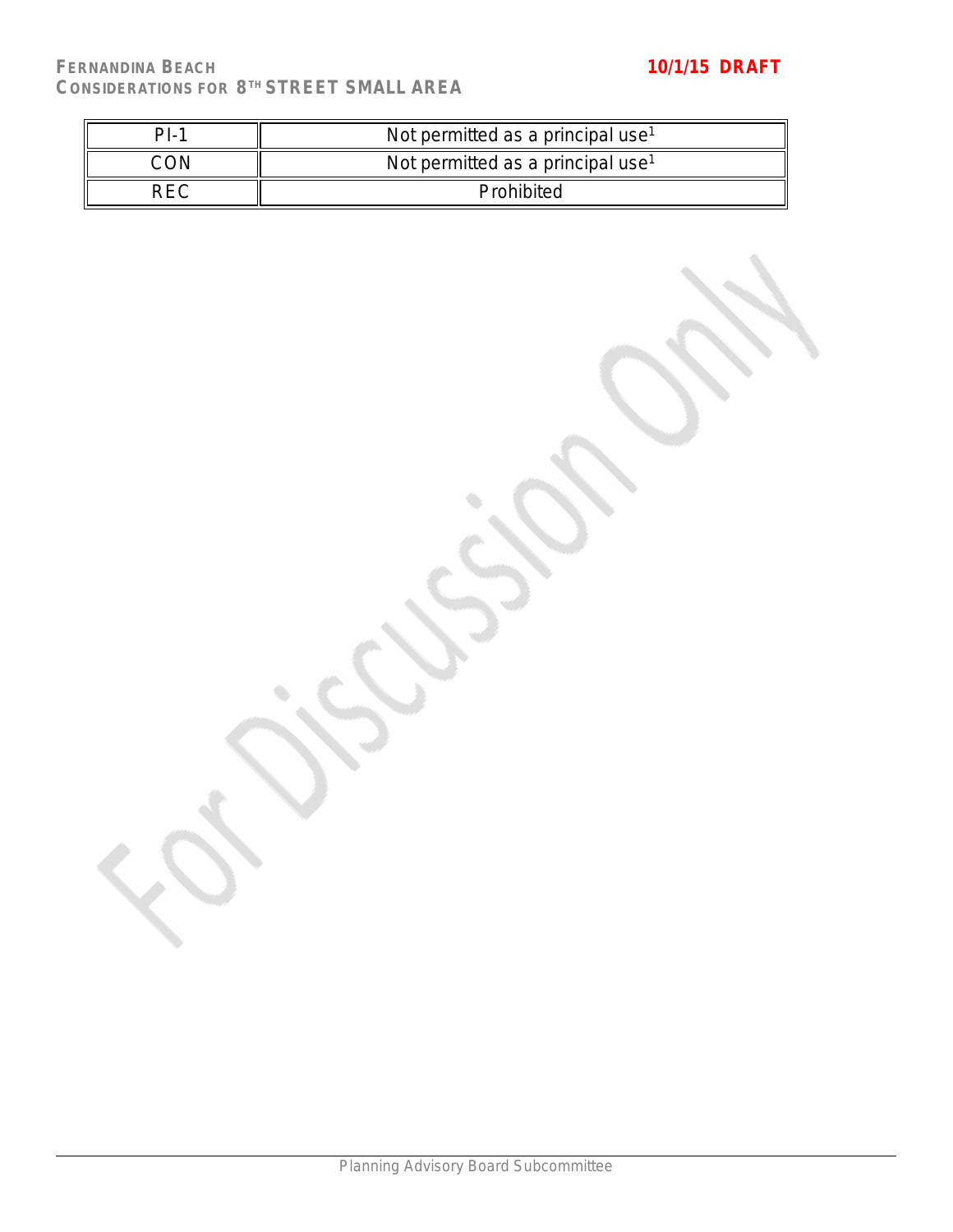| Zoning          | rable 4.02.01(J). Design Jianuarus for Lots<br>Minimum Lot Width<br>(ft.) | <b>Maximum Impervious</b><br><b>Surface Ratio for Lots</b> | <b>Maximum Floor</b><br><b>Area Ratio for Lots</b> |
|-----------------|---------------------------------------------------------------------------|------------------------------------------------------------|----------------------------------------------------|
| <b>District</b> |                                                                           | $(\%)$                                                     | $(\%)$<br>(Note 1)                                 |
| <b>RE</b>       | 100                                                                       | 75                                                         | 50                                                 |
| $R1-G$          | 75                                                                        | 75                                                         | 50                                                 |
| $R-1$           | 50 or 75<br>Note 2                                                        | 75                                                         | 50                                                 |
| <b>RLM</b>      | 50                                                                        | 75                                                         | 50                                                 |
| $R-2$           | 50<br>Note 4                                                              | 75                                                         | 50                                                 |
| $R-3$           | 50                                                                        | 75                                                         | 50                                                 |
| $OT-1$          | 46.5                                                                      | Note 7                                                     | 50                                                 |
| $OT-2$          | 46.5                                                                      | Note 7                                                     | 50                                                 |
| $MU-1$          | 50                                                                        | 75                                                         | 50                                                 |
| $MU-8$          | 25                                                                        | 75                                                         | 200                                                |
| $C-1$           | 50                                                                        | 75                                                         | 50<br>Note 6                                       |
| $C-2$           | 50                                                                        | 75                                                         | 50                                                 |
| $C-3$           | 25                                                                        | $\overline{75}$<br>Note 3                                  | 200                                                |
| $1-1$           | 75                                                                        | 75                                                         | 50                                                 |
| $I-A$           | $\overline{75}$                                                           | 75                                                         | 50                                                 |
| $I-W$           | 75                                                                        | 75                                                         | 75                                                 |
| $W-1$           | $\overline{25}$                                                           | $\overline{75}$                                            | $\overline{75}$                                    |
| $PI-1$          | 50                                                                        | $\overline{75}$<br>Note 5                                  | 50                                                 |
| <b>CON</b>      | <b>NA</b>                                                                 | $\overline{5}$                                             | <b>NA</b>                                          |
| <b>REC</b>      | <b>NA</b>                                                                 | $\overline{75}$                                            | <b>NA</b>                                          |

**Table 4.02.01(J). Design Standards for Lots**

Notes: 1. For RE, R-1, R-2, R-3, OT-1, and OT-2, the FAR standard applies to any permissible commercial uses.

2. The minimum lot width for lots platted prior to the effective date of this LDC is fifty (50) feet. The minimum lot width for lots platted on or after the effective date of this LDC is seventy-five (75) feet.

- 3. The maximum impervious surface ratio within the "Central Business District" land use category, as depicted on the Future Land Use Map, may be 1.00 where the application is for redevelopment of a lot that is developed with 100% impervious surface. Where the application is for new development of a vacant lot, the maximum impervious surface on the lot may be 100% where stormwater facilities are available and have sufficient capacity to accept the runoff from the lot.
- 4. Development is permissible on lots which were platted before the effective date of this LDC and have a minimum width of twenty-five (25) feet.
- 5. Proposed development on lots within the "Recreation" land use, as depicted on the Future Land Use Map shall not exceed 0.25 impervious surface ratio.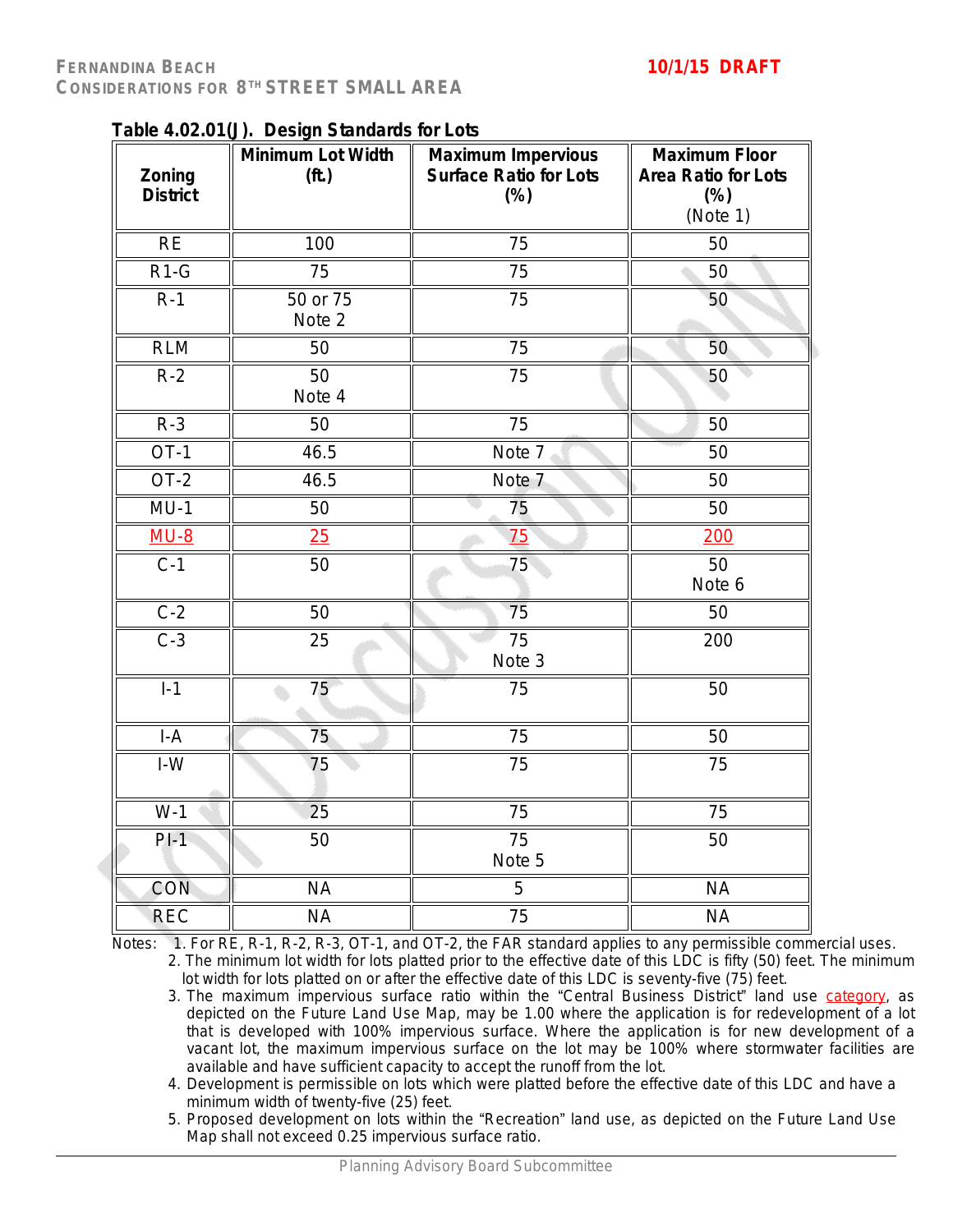- 6. Lots located within 800 feet of the Mean High Water Mark of the Atlantic Ocean shall be permitted a maximum FAR of 1.50, as long as the FAR for all General Commercial lots in the City, combined, does not exceed an overall FAR of 0.50.
- 7. Refer to Section 4.02.07 of this Chapter for maximum lot coverage.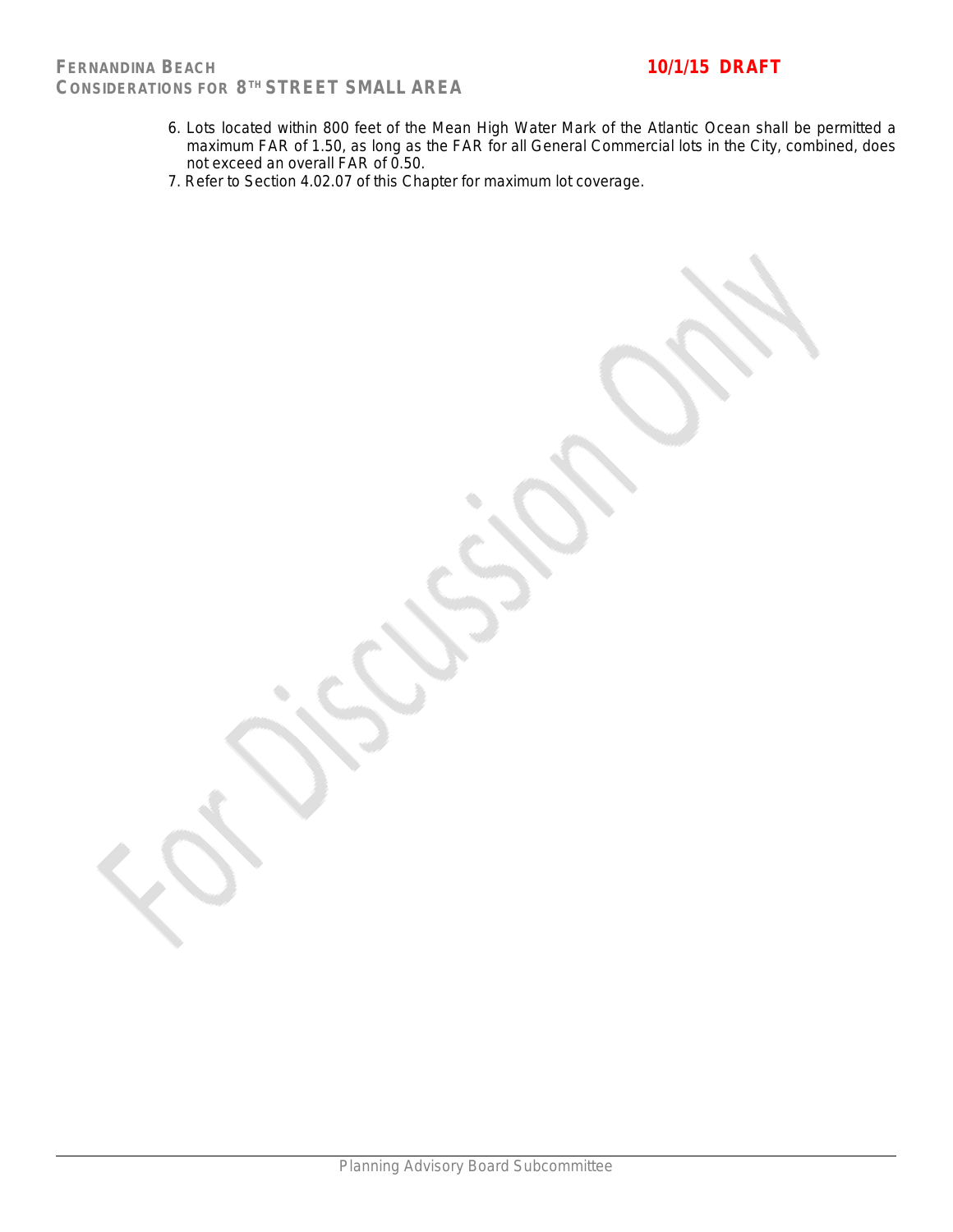|                           |                                                                |                                | <b>Minimum Setback</b>                        |                                      |                                                                               |
|---------------------------|----------------------------------------------------------------|--------------------------------|-----------------------------------------------|--------------------------------------|-------------------------------------------------------------------------------|
| Zoning<br><b>District</b> | <b>Maximum</b><br><b>Building Height</b><br>(ft.) <sup>1</sup> | <b>Front</b><br>( <b>ft</b> .) | Side <sup>2</sup>                             | Rear<br>(f <sub>t</sub> )            | <b>Corner Lot</b><br>(side abutting<br>street)<br>( <b>ft</b> .) <sup>3</sup> |
| <b>RE</b>                 | 35                                                             | 25                             | 10% of lot width                              | 25                                   | 15                                                                            |
| $R1-G$                    | 35                                                             | 25                             | 10% of lot width                              | 25,50<br>feet for<br>fairway<br>lots | 15                                                                            |
| $R-1$                     | 35                                                             | 25                             | 10% of lot width                              | 25                                   | 15                                                                            |
| <b>RLM</b>                | 35                                                             | 25                             | 10% of lot width                              | 25                                   | 15                                                                            |
| $R-2$                     | 35                                                             | 25                             | 10% of lot width                              | 20                                   | 15                                                                            |
| $R-3$                     | 45                                                             | 25                             | 10% of lot width                              | 20                                   | 15                                                                            |
| $OT-1$                    | 35                                                             |                                | See specific standards in Section 8.01.01.02. |                                      |                                                                               |
| $OT-2$                    | 35                                                             |                                | See specific standards in Section 8.01.01.02. |                                      |                                                                               |
| $MU-1$                    | 35                                                             | None                           | <b>None</b>                                   | 10                                   | 10                                                                            |
| $MU-8$                    | 45                                                             |                                | See specific standards in Section 4.03.03     |                                      |                                                                               |
| $C-1$                     | 45                                                             | None                           | None <sup>4</sup>                             | 10                                   | 10                                                                            |
| $C-2$                     | 45                                                             | None                           | None                                          | None                                 | None                                                                          |
| $C-3$                     | 45                                                             | None                           | None                                          | None                                 | None                                                                          |
| $I-1$                     | 455                                                            | None                           | None                                          | None                                 | None                                                                          |
| $I-A$                     | 45                                                             | None                           | None                                          | None                                 | None                                                                          |
| $I-W$                     | 35                                                             | None                           | None                                          | None                                 | None                                                                          |
| $W-1$                     |                                                                |                                | See specific standards in Section 4.03.03.    |                                      |                                                                               |
| $PI-1$                    | 45                                                             | 25                             | 10                                            | 10                                   | 10                                                                            |
| CON                       | 25                                                             | None                           | None                                          | None                                 | None                                                                          |
|                           |                                                                |                                |                                               |                                      |                                                                               |

|  | Table 4.02.03(E). Standards for Building Heights and Setbacks |
|--|---------------------------------------------------------------|
|--|---------------------------------------------------------------|

1. A building on any lot within 800 feet of the mean high water line of the Atlantic Ocean shall not exceed thirty-five (35) feet in height.

REC 25 || None || None || None || None

2. Each side yard setback shall be increased by one-half (½) foot for each one (1) foot, or fraction thereof, of building heights above twenty-five (25) feet.

3. Buildings shall not encroach into the required clear visibility triangle at intersections, as set forth in Section 7.01.08.

4. Where access is provided from an alley or public street to the rear of the principal building, no side yard setback is required. Where such access is not available, one (1) side yard shall be a minimum of ten (10) feet. Any other side yard shall have a minimum side yard setback of zero (0) feet.

5. Rayonier and Smurfit Stone are exempt from the height regulation for Mill operations.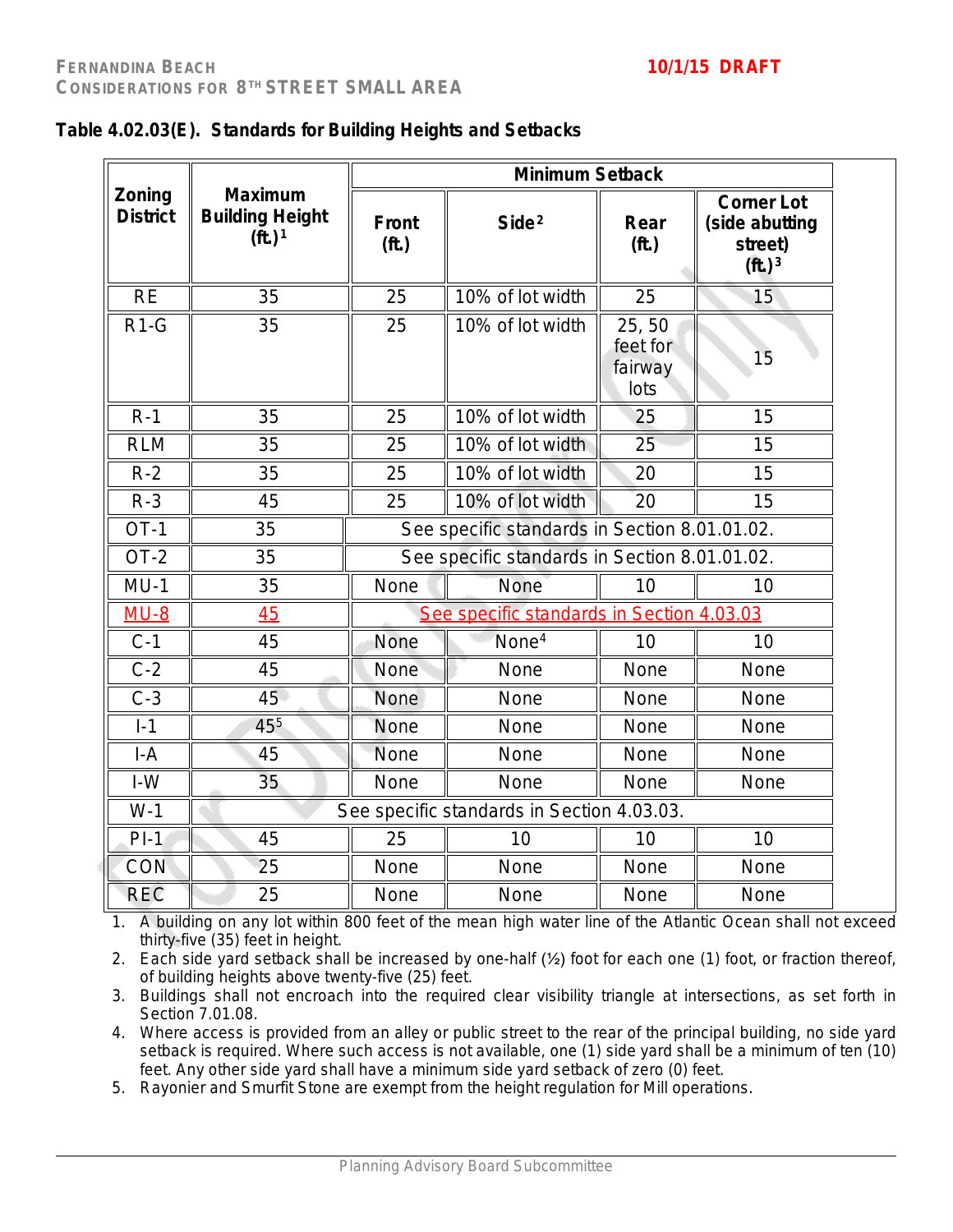**Section 4.0 3.03\_ Standards for Development in MU-8 ( 8 th Street Small Area )**

## **8 th Street Small Area Design Standards**

General Principles. The 8<sup>th</sup> Street standards are intended to encourage flexibility and variety in development through creative site and building design. All development shall contribute to making 8<sup>th</sup> Street a distinct and memorable part of the city, unique in spaces, buildings, and street character. Development shall be oriented and designed to contribute to the street environment and shall place priority on pedestrian comfort, convenience, safety, and access. Pedestrian scale elements refer to buildings and spaces whose dimensions, properties, and components correspond to human occupation and use. Access to all development shall be sited and designed to have a positive visual impact on the street with primary pedestrian access from 8<sup>th</sup> Street. Driveways and parking shall not take priority over pedestrian areas. Variety in design elements, transparency, color, texture, signs, and materials creates a visually interesting environment and contributes to the establishment of an architectural character for the corridor. Architectural compatibility is not limited to any particular style.

The design standards for the 8<sup>th</sup> Street Small Area are as follows:

- 1. On the portion of the property fronting  $8<sup>th</sup>$  Street, there is a required six (6) foot pedestrian/landscaping access area to provide a continuous, unobstructed clear walkway. This is to be measured from the property line going back six (6) feet. Buildings or building components may encroach into this space starting at the second story, with necessary structural components on the first story, provided an open pedestrian/landscape space is maintained. Required bicycle parking is not permissible within this area.
- 2. The setbacks for the remaining sides of the property are zero (0) feet.
- 3. Building Orientation.
	- a. Primary entrances shall face 8<sup>th</sup> Street. At least one public entrance of each principal structure shall be oriented toward the front lot line or side lot line. Developments are encouraged to provide as many pedestrian connections to the street as feasible.
	- b. On corner lots, new buildings shall be oriented toward the streets and shall consider and complement the patter of existing adjoining development, with the primary façade(s) of the principal building facing the  $8<sup>th</sup>$  Street facing lot line. Corner locations shall be considered opportunities for distinctive architecture.
	- c. Accessory structures, if any, shall be located at the rear of the principal buildings. All detached garages or carports shall be set back from the front façade of the principal building by at least 10 feet, openings shall not face  $8<sup>th</sup>$  Street. Where feasible, detached garage and carport access shall be from the side streets.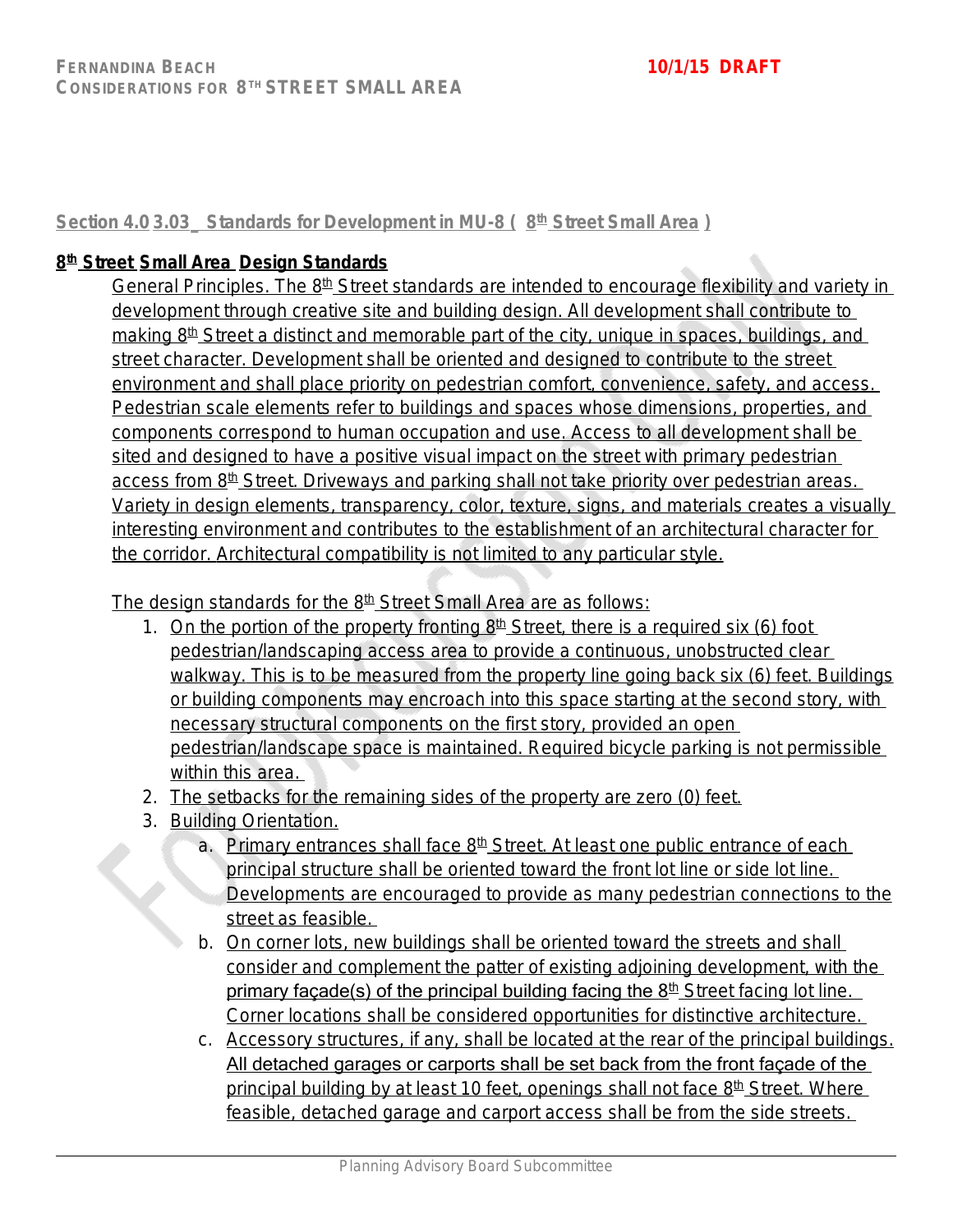- d. All outdoor mechanical equipment shall be located at the rear of the principal buildings and screened. Screening may be structural or vegetative. They shall not be visible from any street. Mechanical equipment placed on the roof shall be screened from abutting streets with parapets or other types of visual screening.
- e. Solid waste, recycling, and yard trash containers; grease containers, and loading docks shall be screened and located in parking areas or other locations remote from the sidewalk.
- 4. Site and Building Access. The City shall encourage shared access to reduce driveway cuts on 8<sup>th</sup> Street as redevelopment occurs and require cross access design for internal traffic. New driveway cuts which do not serve to reduce the overall number of cuts onto 8<sup>th</sup> Street shall be located on 7<sup>th</sup> , 9<sup>th</sup> Streets, east-west side streets.
	- a. Whenever feasible, driveway access to a site shall be shared with adjacent properties and parking shall be located internally to the block or at the rear of the site.
	- b. Service areas associated with multi-family dwellings shall be accessed from the rear of the site, where feasible.
- 5. Building Design Standards. Individual building design shall defer to ensemble of buildings on the street rather than call undue attention to itself. New buildings shall contribute to the life of the street.
	- a. Architectural articulation. A building's exterior walls shall be articulated using material, architectural elements, arrangement of openings, design of horizontal and vertical planes, and changes in height to provide substantial massing variations. Long, monotonous roof planes and uninterrupted expanses of blank wall are not allowed along street frontages. Articulated roof forms and wall opening shall be used to add visual interest and contribute to a pedestrian scale.
		- i. Where solid walls are required by building code, the wall shall be articulated and divided into distinct modules, through the use of projections and recesses (i.e. setbacks, reveals, belt courses, awnings, arcades, porches, etc.) within the building envelope or projecting from upper floors.
		- ii. Commercial buildings and buildings with ground floor commercial uses shall have a ceiling height minimum of twelve (12) feet for the ground floor.
	- b. Entryways. Doorways, windows, storefronts, and other openings in the facades of buildings shall be placed and proportioned to reflect pedestrian scale and movement and to encourage visual interest at the street level. The use of functional and decorative elements , including weather protection features (i.e. colonnades, arcades, canopies, etc.), signage, and architectural detailing, shall be used to create human scale on a buildings principal façade. Elements shall be integral to the architecture of the building, designed so as not to appear to be "tacked on" to the building façade.
- 6. Fences. Up to 8 foot tall fences are permissible to surround mixed use and commercial properties.
	- a. Fence Material: Black Wrought Iron or Iron-like Aluminum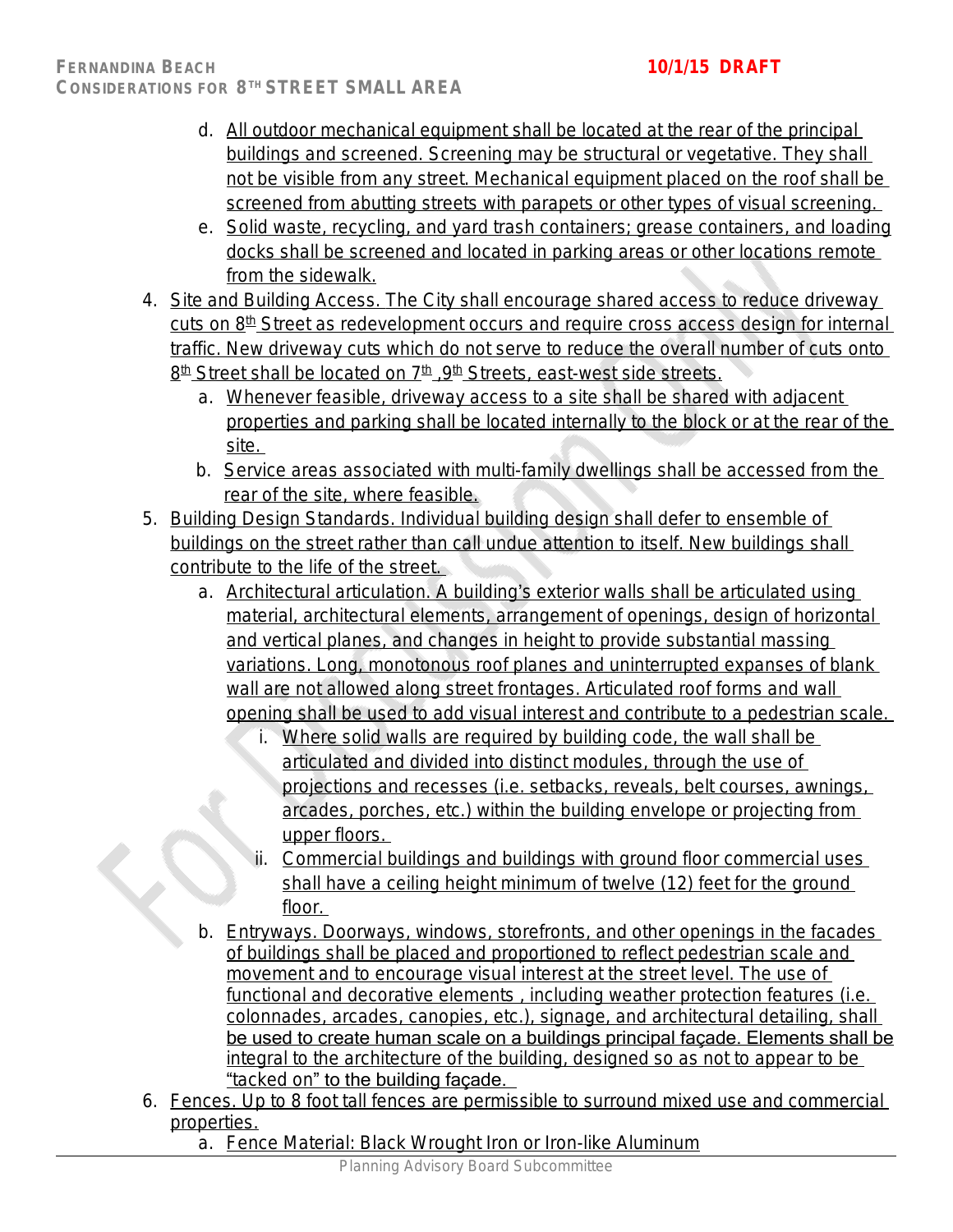- b. Where a portion of the fence is visible from  $8<sup>th</sup>$  Street landscape screening shall be required.
- 7. Improvement of bicycle and pedestrian paths is required.
- 8. Signs within the MU-8 zoning district shall follow the allowable sign standards set forth for the Historic District as contained in LDC Section 8.01.03 - (NEED TO DISCUSS SETBACK. MAX SIGN FACE, AND HEIGHT REQUIREMENT FOR FREE STANDING SIGNS)

Landscape Requirements NEW SECTION 4.05.06 (Non-Residential **and Mixed U** se Development) A. Minimum Landscaped Area (current policy 4.05.04 (D))

- At least 20% of the total gross land area of a development shall be landscaped except within the Central Business District (CBD)/ C-3 zoned properties where a minimum of 10% of the total gross land area shall be landscaped. Minimum landscaped areas requirements may be achieved through use of planters and roof top gardens or plantings within stormwater improvements in all zoning districts.
- B. ADD 8<sup>th</sup> Street specific standards Six (6) foot pedestrian and access area for pedestrian/landscape improvements

**DISCUSS AT MEETING ON 10/15/15 @ 10am**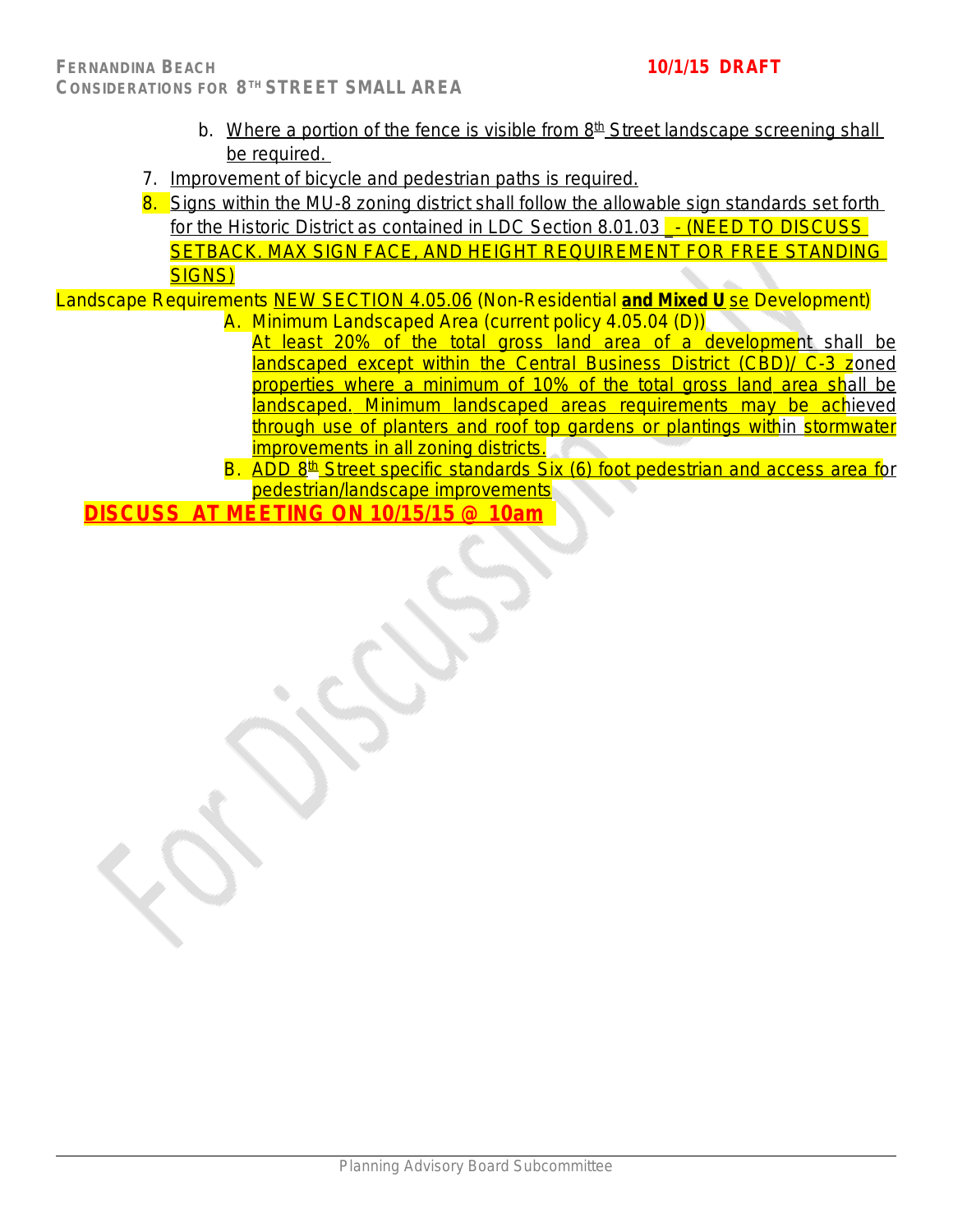### **2.03.02 Table of Land Uses**

### **Table 2.03.02. Table of Land Uses**

| P - Permissible<br>S - Permissible Subject to<br><b>Supplemental Standards</b><br><b>Blank-Prohibited</b> | $R - E$ | <b>R1-G</b> | $R-1$ | <b>RLM</b> | $R-2$ | $R-3$ | <b>OT-1</b> | $OT-2$       | $MJ-1$       | <b>MU-8</b>             | $\overline{c}$ | $C - 2$      | $C - 3$      | $\Sigma$     | $\overline{=}$ | $\geq$       | $W-1$        | $\overline{P}$ | CON | <b>REC</b> |
|-----------------------------------------------------------------------------------------------------------|---------|-------------|-------|------------|-------|-------|-------------|--------------|--------------|-------------------------|----------------|--------------|--------------|--------------|----------------|--------------|--------------|----------------|-----|------------|
|                                                                                                           |         |             |       |            |       |       |             |              |              |                         |                |              |              |              |                |              |              |                |     |            |
| <b>Land Uses:</b>                                                                                         |         |             |       |            |       |       |             |              |              |                         |                |              |              |              |                |              |              |                |     |            |
| <b>Adult Entertainment</b>                                                                                |         |             |       |            |       |       |             |              |              |                         |                |              |              | S            |                |              |              |                |     |            |
| <b>Airports and Heliports</b>                                                                             |         |             |       |            |       |       |             |              |              |                         |                |              |              | $\mathsf{P}$ | P              |              |              |                |     |            |
| Animal Hospital or Veterinary Clinic                                                                      |         |             |       |            |       |       |             |              |              | P                       |                | $\mathsf{P}$ |              | $\mathsf{P}$ | P              |              |              |                |     |            |
| <b>Asphalt or Concrete Plant</b>                                                                          |         |             |       |            |       |       |             |              |              |                         |                |              |              | S            | S              |              |              |                |     |            |
| Automobile Sales, New and Used                                                                            |         |             |       |            |       |       |             |              |              | $\overline{\mathsf{S}}$ |                | P            |              | $\mathsf{P}$ | P              |              |              |                |     |            |
| Automobile Repair, Garage, Body                                                                           |         |             |       |            |       |       |             |              |              | $\overline{\mathsf{S}}$ |                | P            |              | P            | P              |              |              |                |     |            |
| Shop                                                                                                      |         |             |       |            |       |       |             |              |              |                         |                |              |              |              |                |              |              |                |     |            |
| Automotive Rental Agencies                                                                                |         |             |       |            |       |       |             |              |              | $\overline{\mathsf{S}}$ |                | $\mathsf{P}$ |              | $\mathsf{P}$ | P              | $\mathsf{P}$ | $\mathsf{P}$ |                |     |            |
| <b>Bakery Plant</b>                                                                                       |         |             |       |            |       |       |             |              |              | $\overline{\mathsf{S}}$ |                |              |              | P            | $\mathsf{P}$   |              |              |                |     |            |
| <b>Bed and Breakfast Inns</b>                                                                             |         |             |       |            |       | S     |             | S            | $\mathsf S$  | $\overline{\mathsf{S}}$ |                |              | S            |              |                |              |              |                |     |            |
| <b>Book and Stationery Stores</b>                                                                         |         |             |       |            |       |       |             | P            | $\mathsf{P}$ | $\overline{\mathsf{P}}$ | $\mathsf{P}$   | $\mathsf{P}$ | $\mathsf{P}$ | $\mathsf{P}$ | P              |              | P            |                |     |            |
| <b>Bottling Plants</b>                                                                                    |         |             |       |            |       |       |             |              |              |                         |                |              |              | $\mathsf{P}$ | P              |              |              |                |     |            |
| <b>Bulk Storage Yards</b>                                                                                 |         |             |       |            |       |       |             |              |              |                         |                |              |              | $\mathsf{P}$ | P              | $\mathsf{P}$ |              |                |     |            |
| <b>Bus Terminals and Taxi Stations</b>                                                                    |         |             |       |            |       |       |             |              |              |                         |                | P            |              | $\mathsf{P}$ | P              |              |              |                |     |            |
| Business Colleges; Commercial,                                                                            |         |             |       |            |       |       |             |              |              |                         |                | $\mathsf{P}$ | P            | P            | P              |              |              | $\mathsf{P}$   |     |            |
| Trade, Vocational, and Arts Schools                                                                       |         |             |       |            |       |       |             |              |              | P                       |                |              |              |              |                |              |              |                |     |            |
| Business Services such as Copying,                                                                        |         |             |       |            |       |       |             |              |              | $\overline{\mathsf{P}}$ | S              | $\mathsf{P}$ | S            | $\mathsf{P}$ | P              |              |              |                |     |            |
| Mailing, or Printing                                                                                      |         |             |       |            |       |       |             |              |              |                         |                |              |              |              |                |              |              |                |     |            |
| Cemeteries                                                                                                | S       | S           | S     | S          | S     | S     | S           | $\mathsf{S}$ | S            |                         |                |              |              |              |                |              |              | P              |     |            |
| Clubs, Public or Private; Community                                                                       |         |             | S     | S          | S     | S     |             |              | S            | $\overline{\mathsf{P}}$ | P              | $\mathsf{P}$ | P            | P            | P              |              | $\mathsf{P}$ | $\mathsf{P}$   |     |            |
| and Recreation Centers                                                                                    |         |             |       |            |       |       |             |              |              |                         |                |              |              |              |                |              |              |                |     |            |
| <b>Commercial Fishing Facilities</b>                                                                      |         |             |       |            |       |       |             |              |              |                         |                |              |              |              |                | P            | P            |                |     |            |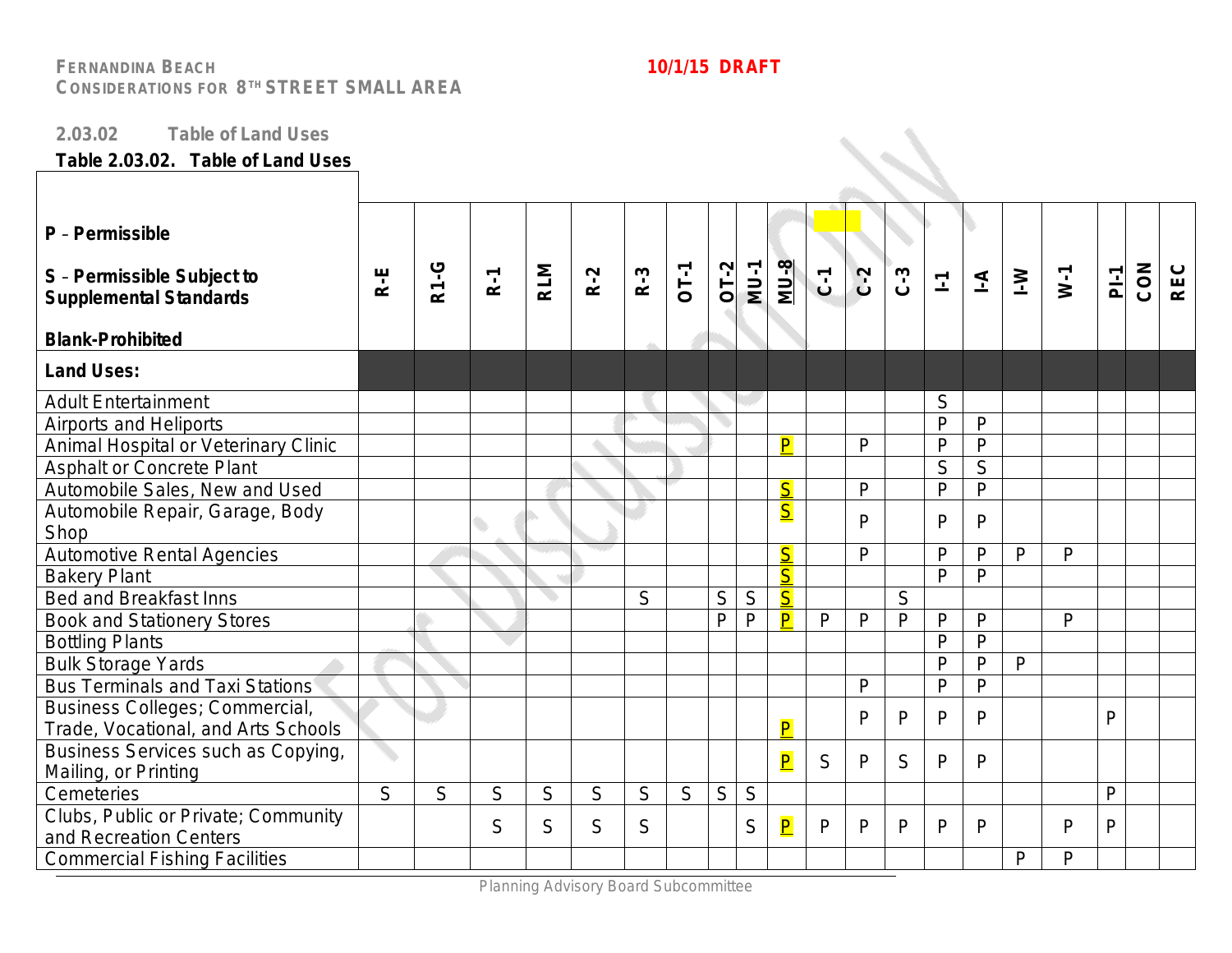| P - Permissible<br>S - Permissible Subject to<br><b>Supplemental Standards</b><br><b>Blank-Prohibited</b> | R-E          | <b>R1-G</b>    | $R-1$ | <b>RLM</b> | $R-2$ | $R-3$ | <b>OT-1</b> | $OI-2$       | <b>MU-1</b>    | <b>MU-8</b>             | $C$ <sup><math>1</math></sup> | $C-2$          | $C-3$          | $\overline{\mathbb{L}}$ | $\Delta$       | $\geq$         | $W-1$          | $P_{-1}$     | CON          | <b>REC</b>   |
|-----------------------------------------------------------------------------------------------------------|--------------|----------------|-------|------------|-------|-------|-------------|--------------|----------------|-------------------------|-------------------------------|----------------|----------------|-------------------------|----------------|----------------|----------------|--------------|--------------|--------------|
| Construction, Sales, and/or<br>Maintenance of Boats and Ships;<br>Marine Supply                           |              |                |       |            |       | ۰     |             |              |                |                         |                               |                |                | P                       | $\mathsf{P}$   | $\mathsf{P}$   | $\mathsf{P}$   |              |              |              |
| Craft Distillery, Small Scale Brewery<br>or Winery                                                        |              |                |       |            |       |       |             |              | S              | $\overline{P}$          | S                             | S              | S              | P                       | P              | P              |                |              |              |              |
| Day Care Center                                                                                           |              |                |       |            |       |       |             |              | S              | $\overline{\mathsf{P}}$ | $\mathsf S$                   | P              | P              |                         |                |                |                | $\mathsf{P}$ |              |              |
| Distribution, Packing, and Shipping                                                                       |              |                |       |            |       |       |             |              |                |                         |                               |                |                | $\mathsf{P}$            | P              | $\mathsf{P}$   | $\mathsf{P}$   |              |              |              |
| Dog Dining - Outdoors Only                                                                                |              |                |       |            |       |       |             | S            | $\overline{S}$ | $\overline{\mathsf{S}}$ | S                             | $\overline{S}$ | $\mathsf S$    | $\overline{S}$          | $\overline{S}$ | $\overline{S}$ | $\overline{S}$ |              |              |              |
| Drug Store or Pharmacy                                                                                    |              |                |       |            |       |       |             |              | P              | $\overline{\mathsf{P}}$ | $\overline{P}$                | $\overline{P}$ | $\overline{S}$ | $\overline{P}$          | P              |                | $\overline{P}$ |              |              |              |
| <b>Essential Public Services, such as</b><br><b>Transmission Lines and Lift Stations</b>                  | $\mathsf{P}$ | P              | P     | P          | P     | P     | P           | $\mathsf{P}$ | $\mathsf{P}$   | $\overline{\mathbf{P}}$ | P                             | P              | P              | P                       | P              | P              |                | P            | $\mathsf{P}$ | P            |
| Financial Institutions, Banks, and<br><b>Credit Unions</b>                                                |              |                |       |            |       |       |             | P            | $\mathsf{P}$   | $\overline{\mathsf{P}}$ |                               | $\mathsf{P}$   | P              | P                       | P              |                |                |              |              |              |
| Freight and Moving Establishments                                                                         |              |                |       |            |       |       |             |              |                |                         |                               |                |                | $\mathsf{P}$            | P              |                |                |              |              |              |
| <b>Funeral Home and Mortuary</b>                                                                          |              |                |       |            |       |       |             |              | P              |                         |                               | P              |                | $\mathsf{P}$            | $\mathsf{P}$   |                |                |              |              |              |
| Gasoline Station, with or without a<br><b>Convenience Store</b>                                           |              |                |       |            |       |       |             |              |                | $\overline{\mathsf{S}}$ | P                             | P              |                | $\mathsf{P}$            | P              | P              |                |              |              |              |
| <b>Golf Course</b>                                                                                        |              | P              |       |            |       |       |             |              |                |                         |                               |                |                | $\mathsf{P}$            | P              |                |                | $\mathsf{P}$ |              | $\mathsf{P}$ |
| <b>Grocery Store</b>                                                                                      |              |                |       |            |       |       |             | P            | $\mathsf{P}$   | $\overline{\mathsf{P}}$ |                               | $\mathsf{P}$   | $\mathsf{P}$   | $\mathsf{p}$            | $\mathsf{P}$   |                | $\mathsf{P}$   |              |              |              |
| <b>Group Homes</b>                                                                                        | S            | $\overline{S}$ | S     | S          | S     | S     |             |              | S              | $\overline{\mathsf{S}}$ |                               |                | S              |                         |                |                |                |              |              |              |
| Government and Civic Buildings,<br>including Library and Museum                                           |              |                |       |            |       |       |             |              | P              | $\overline{\mathsf{P}}$ |                               |                | P              |                         |                |                |                | $\mathsf{P}$ |              |              |
| <b>Health Clubs and Gyms</b>                                                                              |              |                |       |            |       |       |             |              |                | P                       |                               | P              | P              | $\mathsf{P}$            | $\mathsf{P}$   |                |                |              |              |              |
| Hospital                                                                                                  |              |                |       |            |       |       |             |              |                |                         |                               |                |                |                         |                |                |                | S            |              |              |
| Junk and Salvage Yards                                                                                    |              |                |       |            |       |       |             |              |                |                         |                               |                |                |                         |                |                |                |              |              |              |
| Laundry and Dry Cleaning, On-Site,                                                                        |              |                |       |            |       |       |             |              |                |                         |                               | P              |                | P                       | P              |                |                |              |              |              |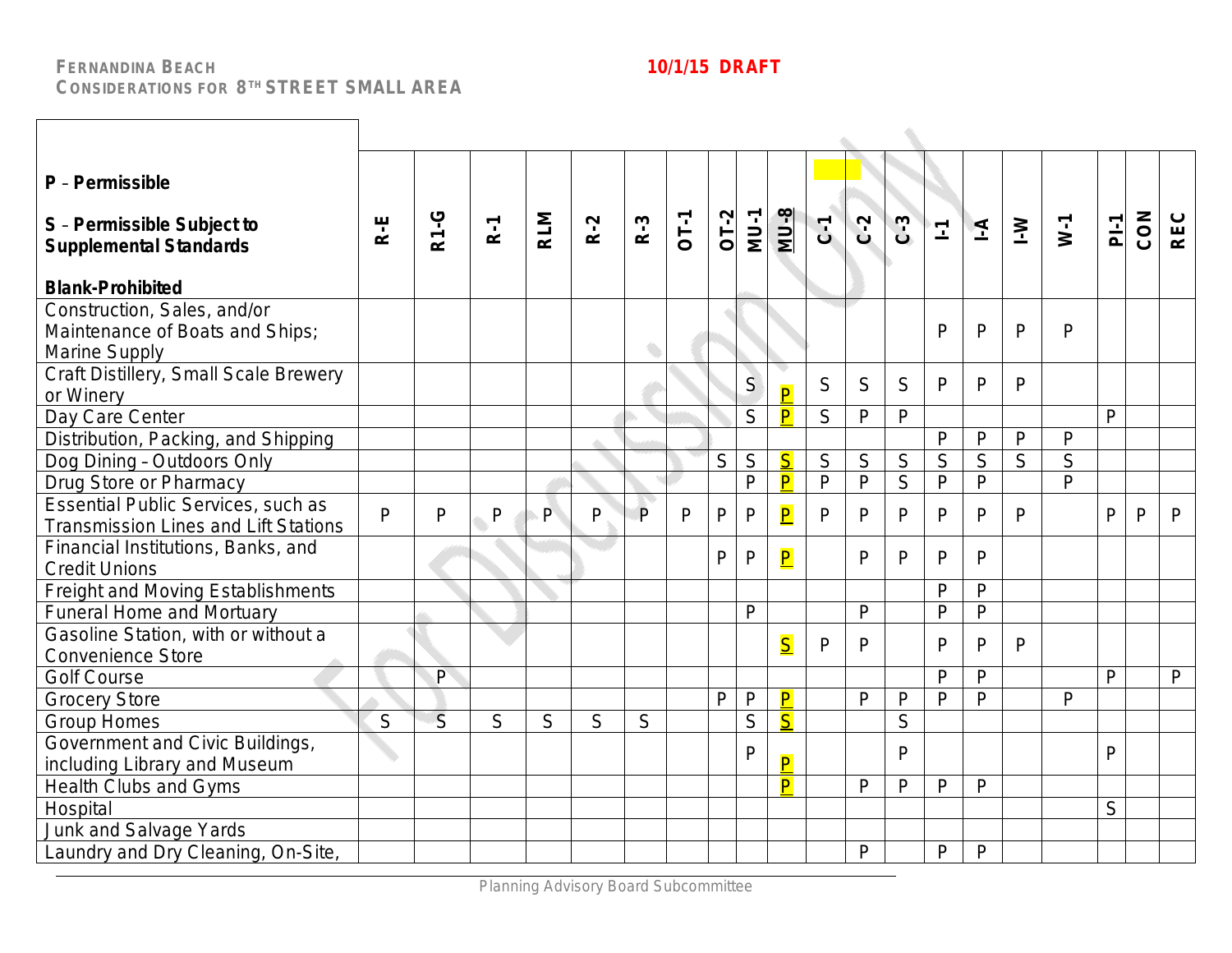┑

 $\Gamma$ 

| P - Permissible<br>S - Permissible Subject to                              |       |             |       |            |       |       |        |        |              |                         |                |              |       |              |                |              |              |                |     |                |
|----------------------------------------------------------------------------|-------|-------------|-------|------------|-------|-------|--------|--------|--------------|-------------------------|----------------|--------------|-------|--------------|----------------|--------------|--------------|----------------|-----|----------------|
| <b>Supplemental Standards</b>                                              | $R-E$ | <b>R1-G</b> | $R-1$ | <b>RLM</b> | $R-2$ | $R-3$ | $OT-1$ | $OT-2$ | <b>MU-1</b>  | $MU-8$                  | $\overline{C}$ | $C-2$        | $C-3$ | $\mathbf{L}$ | $\overline{4}$ | $\geq$       | $W-1$        | $\overline{a}$ | CON | <b>REC</b>     |
| <b>Blank-Prohibited</b>                                                    |       |             |       |            |       |       |        |        |              |                         |                |              |       |              |                |              |              |                |     |                |
| including Self-Service Laundry                                             |       |             |       |            |       |       |        |        |              | S                       |                |              |       |              |                |              |              |                |     |                |
| Laundry and Dry Cleaning, Pick-Up<br>Only                                  |       |             |       |            |       |       |        | P      | P            | $\overline{\mathbf{S}}$ | $\mathsf{P}$   | P            |       |              |                |              |              |                |     |                |
| Light Indoor Manufacturing Uses,<br>including Packaging and Fabricating    |       |             |       |            |       |       |        |        |              |                         |                |              |       | P            | P              |              |              |                |     |                |
| Liquor Store, Lounge, and Bar<br>(without drive-through window)            |       |             |       |            |       |       |        |        | S            | $\overline{\mathsf{P}}$ | S              | $\mathsf{P}$ | S     | P            | P              |              | $\mathsf{P}$ |                |     |                |
| Lodging Accommodations                                                     |       |             |       |            |       |       |        |        |              | $\overline{\mathsf{S}}$ | S              | P            | P     |              | S              |              |              |                |     |                |
| <b>Lumber and Building Supply</b>                                          |       |             |       |            |       |       |        |        |              |                         |                | S            |       | $\mathsf{P}$ | S              | $\mathsf{P}$ |              |                |     |                |
| Manufacturing and Heavy Industry                                           |       |             |       |            |       |       |        |        |              |                         |                |              |       | $\mathsf{P}$ | $\mathsf{P}$   |              |              |                |     |                |
| Marina                                                                     |       |             |       |            |       |       |        |        |              |                         |                |              | S     |              |                | S            | S            | S              |     |                |
| Marine recreation, such as kayak or<br>boat rentals, sailing schools, etc. |       |             |       |            |       |       |        |        |              | $\overline{\mathsf{P}}$ |                |              |       |              |                | $\mathsf{P}$ | P            |                |     |                |
| Marine research and educational<br>facilities                              |       |             |       |            |       |       |        |        |              | $\overline{\mathsf{P}}$ |                |              |       |              |                | P            | $\mathsf{P}$ |                |     |                |
| Medical and Dental Clinics                                                 |       |             |       |            |       |       |        |        |              | $\overline{\mathsf{P}}$ | P              | $\mathsf{P}$ |       | P            | P              |              |              | P              |     |                |
| Mini-storage or Self-storage Facility                                      |       |             |       |            |       |       |        |        |              |                         |                | S            |       | $\mathsf{P}$ | P              |              |              |                |     |                |
| Music, Dancing, Photography, or Art<br><b>Studios</b>                      |       |             |       |            |       |       |        | P      | $\mathsf{P}$ | $\overline{\mathsf{P}}$ |                | P            | P     | P            | P              |              | $\mathsf{P}$ | $\mathsf{P}$   |     |                |
| <b>Outside Sales</b>                                                       |       |             |       |            |       |       |        |        |              | $\overline{\mathsf{S}}$ | S              | S            |       | S            | S              |              | S            |                |     |                |
| Parking Lots and Parking Garages                                           |       |             |       |            |       |       |        |        |              | P                       |                | P            | P     | P            | P              | $\mathsf{P}$ |              | $\mathsf{P}$   |     |                |
| Parks, Public                                                              |       | P           |       |            |       |       |        |        |              | $\overline{P}$          |                |              |       |              |                | $\mathsf{P}$ | $\mathsf{P}$ | $\overline{P}$ |     | $\overline{P}$ |
| Parks, Private or with Stadium Style<br>Lighting                           |       |             |       |            |       |       |        |        |              | $\overline{\mathsf{S}}$ |                |              |       |              |                | S            |              | S              |     | S              |
| Personal Services, such as<br>beauty/barber shops, tattoo parlor,          |       |             |       |            |       |       |        |        | P            | $\overline{\mathsf{P}}$ | P              | P            | P     | P            | P              |              | P            |                |     |                |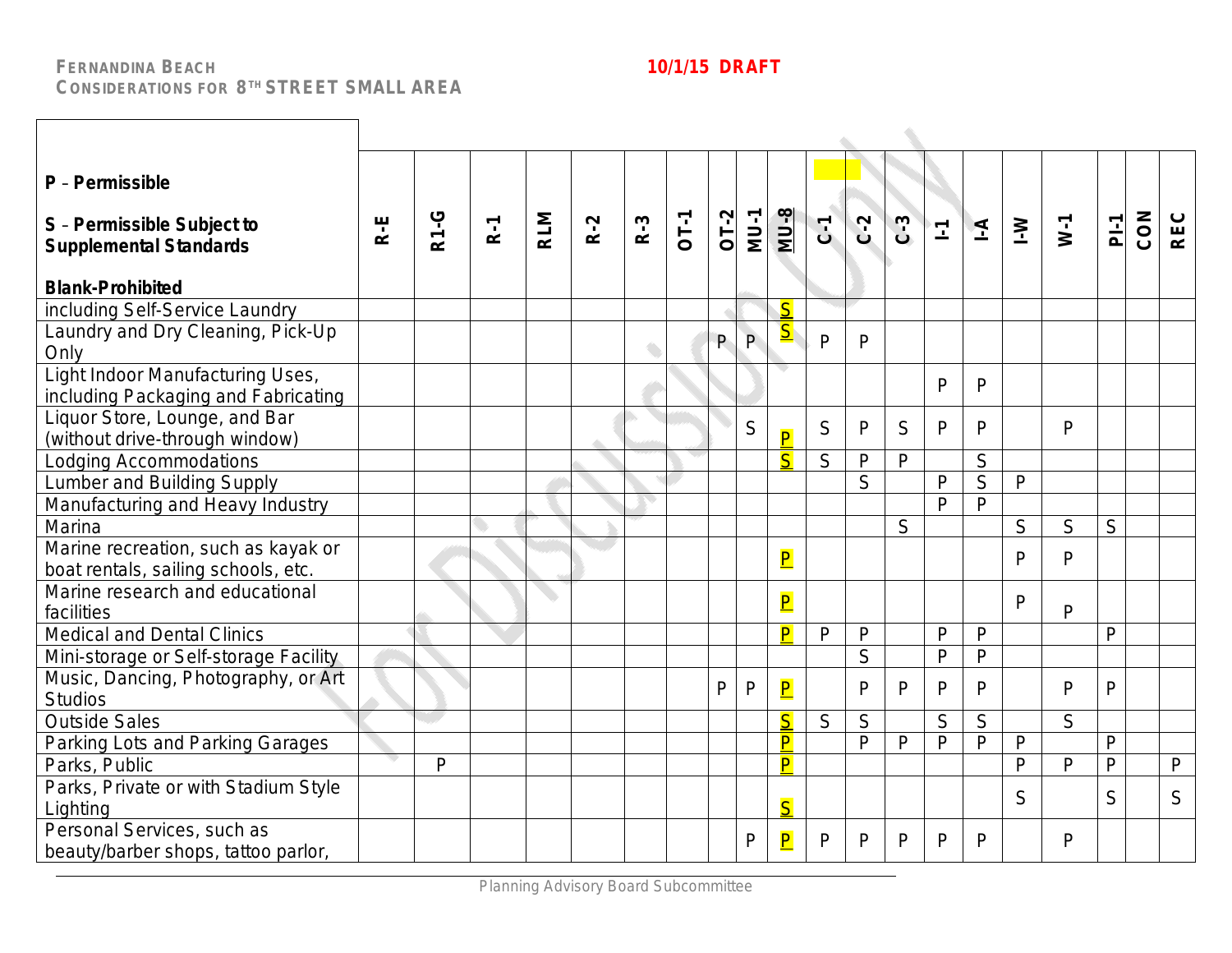| P - Permissible<br>S - Permissible Subject to<br><b>Supplemental Standards</b><br><b>Blank-Prohibited</b>                         | R-E | <b>R1-G</b> | $R-1$        | <b>RLM</b> | $R-2$       | $R-3$        | $OT-1$       | $OT-2$         | <b>MU-1</b>  | <b>MU-8</b>             | $C$ <sup><math>1</math></sup> | $C-2$        | $C-3$        | $\overline{\mathbb{L}}$ | $\overline{4}$ | $\geq$       | $W-1$                  | $\overline{P}$ | CON | <b>REC</b>   |
|-----------------------------------------------------------------------------------------------------------------------------------|-----|-------------|--------------|------------|-------------|--------------|--------------|----------------|--------------|-------------------------|-------------------------------|--------------|--------------|-------------------------|----------------|--------------|------------------------|----------------|-----|--------------|
| massage or acupuncture therapy                                                                                                    |     |             |              |            |             |              |              |                |              |                         |                               |              |              |                         |                |              |                        |                |     |              |
| Picnic Areas, Trails, and Nature<br><b>Facilities</b>                                                                             | S   | S           | S            | S          | S           | $S_{\cdot}$  | S            | S              | S            | $\overline{\mathsf{S}}$ | S                             | S            | S            | S                       | S              | S            | S                      | S              | S   | S            |
| Piers, Docks, and Wharves                                                                                                         |     |             |              |            |             |              |              |                |              |                         |                               |              |              | $\mathsf{P}$            |                | $\mathsf{P}$ | $\mathsf{P}$           |                |     | P            |
| <b>Professional Offices</b>                                                                                                       |     |             |              |            |             |              |              | $\overline{P}$ | $\mathsf{P}$ | P                       | $\mathsf{P}$                  | P            | $\mathsf{P}$ | $\mathsf{P}$            | $\overline{P}$ |              | $\mathsf{P}$           |                |     |              |
| <b>Public Recreation Buildings</b>                                                                                                |     | P           | $\mathsf{P}$ | P          | P           | $\mathsf{P}$ |              |                |              | P                       |                               |              |              |                         |                | $\mathsf{P}$ | $\mathsf{P}$           | $\mathsf{P}$   |     | $\mathsf{P}$ |
| Radio, Television, and<br><b>Telecommunication Towers</b>                                                                         |     |             |              |            |             |              |              |                |              |                         |                               |              |              | S                       | S              | S            |                        | S              |     |              |
| Recreation, Outdoor Amusements,<br>such as Miniature Golf or Fishing<br>Piers, Excluding Amusement Parks<br>and Drive-in Theaters |     |             | O            |            |             |              |              |                |              | $\overline{\mathsf{S}}$ |                               | S            | S.           |                         |                | S            | S                      | S              |     | S            |
| Recreation, Indoor Facilities, such<br>as Billiard Parlors, Bowling Alleys,<br>Game Rooms, and Skating Rinks                      |     |             |              |            |             |              |              |                |              | $\overline{\mathsf{S}}$ |                               | S            | S            | S                       | S              |              |                        | S              |     | S            |
| <b>Railroad Facilities</b>                                                                                                        |     |             |              |            |             |              |              |                |              |                         |                               |              |              | $\mathsf{P}$            |                | $\mathsf{P}$ | $\mathsf{P}$           |                |     |              |
| <b>Religious Facilities</b>                                                                                                       | S   |             | S            | S          | S           | S            | S            | S              | S            | $\overline{\mathsf{P}}$ | $\mathsf{P}$                  | $\mathsf{P}$ | $\mathsf{P}$ |                         |                |              |                        |                |     |              |
| <b>Research and Experimental</b><br>Laboratories                                                                                  |     |             |              |            |             |              |              |                |              |                         |                               |              |              | P                       | P              | P            |                        |                |     |              |
| <b>Residential Uses:</b>                                                                                                          |     |             |              |            |             |              |              |                |              |                         |                               |              |              |                         |                |              |                        |                |     |              |
| Single-Family                                                                                                                     | P.  |             | P            | P          | P           | P            | $\mathsf{P}$ | $\mathsf{P}$   | P            | $\overline{\mathsf{P}}$ |                               |              | P            |                         |                |              | $\mathsf{P}$<br>Note 2 |                |     |              |
| Two- and Three-Family                                                                                                             |     |             |              |            | P           | P            |              |                | P            | $\overline{\mathsf{P}}$ |                               |              | $\mathsf{P}$ |                         |                |              |                        |                |     |              |
| Four- or More Family                                                                                                              |     |             |              |            |             | P            |              |                |              | $\overline{\mathsf{S}}$ |                               |              | $\mathsf{P}$ |                         |                |              |                        |                |     |              |
| Group Residential (see Note 3)                                                                                                    |     |             |              |            |             | S            |              |                | S            | $\overline{\mathsf{S}}$ |                               |              | S            |                         |                |              |                        |                |     |              |
| <b>Resort Rental</b>                                                                                                              |     |             | Note 1       |            | <b>Note</b> | $\mathsf{p}$ |              |                |              |                         |                               |              |              |                         |                |              |                        |                |     |              |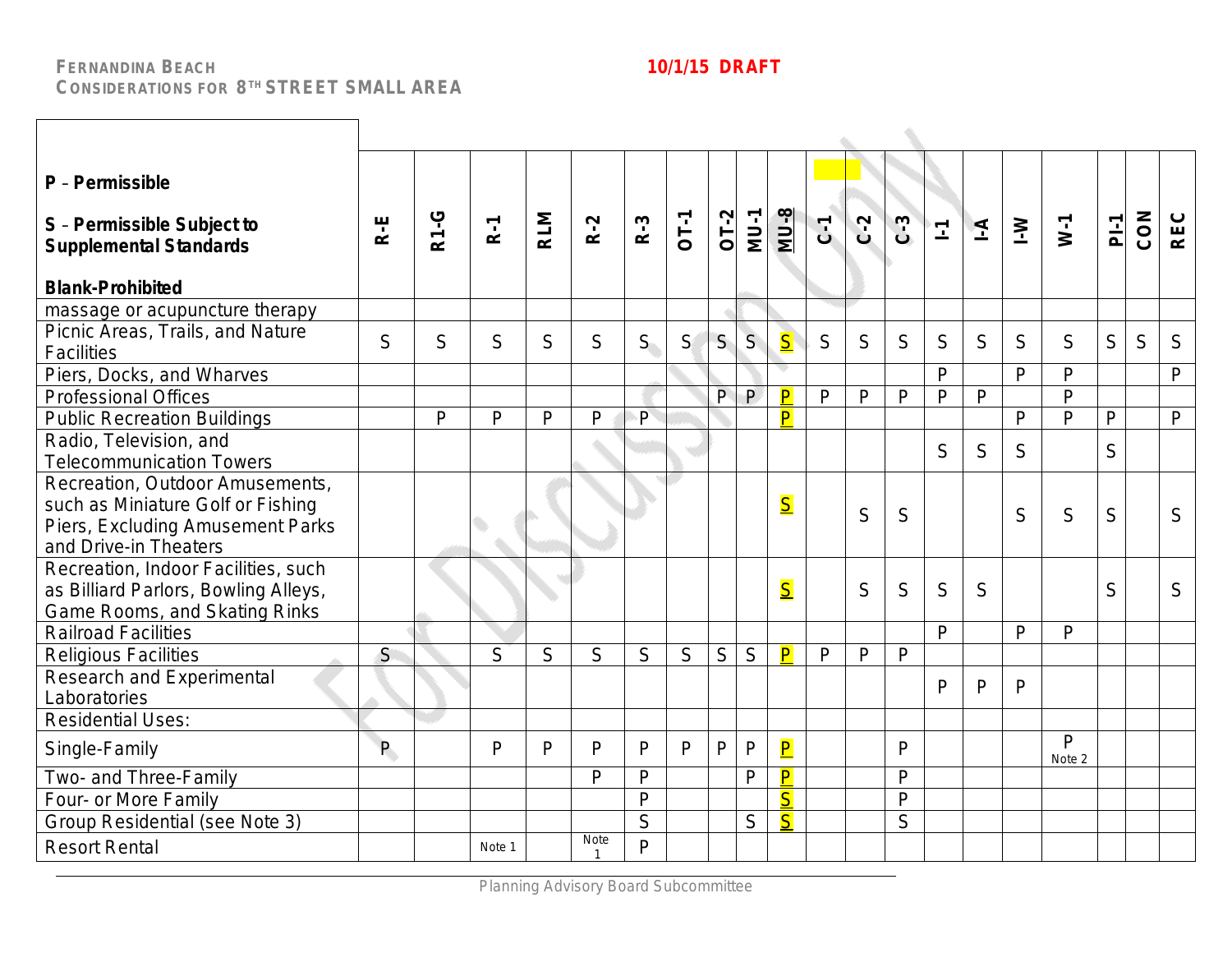| P - Permissible<br>S - Permissible Subject to<br><b>Supplemental Standards</b><br><b>Blank-Prohibited</b> | R-E | <b>R1-G</b> | $R-1$ | <b>RLM</b> | $R-2$ | $R-3$ | <b>OT-1</b> | $OT-2$ | <b>MU-1</b>  | <b>MU-8</b>             | $C - 1$      | $C-2$        | $C-3$        | $\mathbf{I}^{\parallel}$ | $\overline{4}$ | $\geq$       | $N-1$          | $\overline{P}$ | CON | <b>REC</b> |
|-----------------------------------------------------------------------------------------------------------|-----|-------------|-------|------------|-------|-------|-------------|--------|--------------|-------------------------|--------------|--------------|--------------|--------------------------|----------------|--------------|----------------|----------------|-----|------------|
| Restaurant, With or Without Drive-                                                                        |     |             |       |            |       |       |             |        | ${\sf P}$    | P                       | $\mathsf{P}$ | P            | $\mathsf{P}$ | $\mathsf{P}$             | P              | P            | $\overline{P}$ |                |     |            |
| Through Window<br><b>Retail Stores</b>                                                                    |     |             |       |            |       |       |             | P      | P            | $\boxed{\mathsf{P}}$    | $\mathsf{P}$ | $\mathsf{P}$ | $\mathsf{P}$ | $\mathsf{P}$             | $\mathsf{P}$   |              | $\mathsf{P}$   |                |     |            |
| Schools, Elementary, Junior, or<br>Senior High                                                            | S   | S           | S     | S          | S     | S     |             |        | S            | $\overline{\mathsf{P}}$ |              |              |              |                          |                |              |                | P              |     |            |
| Scooter and Moped Rentals                                                                                 |     |             |       |            |       |       |             |        |              | P                       | $\mathsf S$  | $\mathsf{P}$ | $\mathsf S$  |                          |                |              |                |                |     |            |
| Seasonal Sales *Note 4                                                                                    |     |             |       |            |       |       |             |        | $\mathsf{P}$ | $\overline{\mathsf{P}}$ | $\mathsf{P}$ | $\mathsf{P}$ | $\mathsf{P}$ | $\mathsf{P}$             | $\mathsf{P}$   | $\mathsf{P}$ | P              |                |     |            |
| Small Equipment or Appliance<br><b>Repair Shops</b>                                                       |     |             |       |            |       |       |             |        |              | $\overline{\mathsf{P}}$ |              | P            | P            | $\mathsf{P}$             | P              |              |                |                |     |            |
| Specialty Food Stores, such as<br><b>Bakeries or Ethnic Grocers</b>                                       |     |             |       |            |       |       |             | P      | $\mathsf{P}$ | $\overline{\mathsf{P}}$ | $\mathsf{P}$ | P            | $\mathsf{P}$ | P                        | P              |              | P              |                |     |            |
| Specialty and Gift Shops such as<br>Art, Antique, or Jewelry Shops,<br>Books, or Stationers               |     |             |       |            |       |       |             | P      | $\mathsf{P}$ | $\overline{\mathsf{P}}$ | P            | P            | P            | $\mathsf{P}$             | P              |              | P              |                |     |            |
| Terminals for Freight or Passengers,<br>By Ship                                                           |     |             |       |            |       |       |             |        |              |                         |              |              |              | P                        |                | P            | $\mathsf{P}$   |                |     |            |
| Theaters, Movie or Performing Arts                                                                        |     |             |       |            |       |       |             |        | $\mathsf{P}$ | P                       |              | $\mathsf{P}$ | $\mathsf{P}$ | $\mathsf{P}$             | $\mathsf{P}$   |              | $\mathsf{P}$   |                |     |            |
| Trades and Repair Services such as<br>Electrical, Heating, and Air,<br>Mechanical, Painting, and Plumbing |     |             |       |            |       |       |             |        |              | $\overline{\mathsf{P}}$ |              | S            |              | $\mathsf{P}$             | P              |              |                |                |     |            |
| Utility Facilities, such as Electric<br>Substations, Water and Wastewater<br><b>Treatment Plants</b>      |     |             |       |            |       |       |             |        |              | $\overline{\mathsf{S}}$ |              |              | $\mathsf{P}$ | P                        | P              | P            | $\mathsf{P}$   | $\mathsf{P}$   |     |            |
| Warehouse, not Including Mini-<br>Storage                                                                 |     |             |       |            |       |       |             |        |              |                         |              |              |              | P                        | P              | P            |                |                |     |            |
| Welding or Sheet Metal Works                                                                              |     |             |       |            |       |       |             |        |              |                         |              |              |              | P                        | P              |              |                |                |     |            |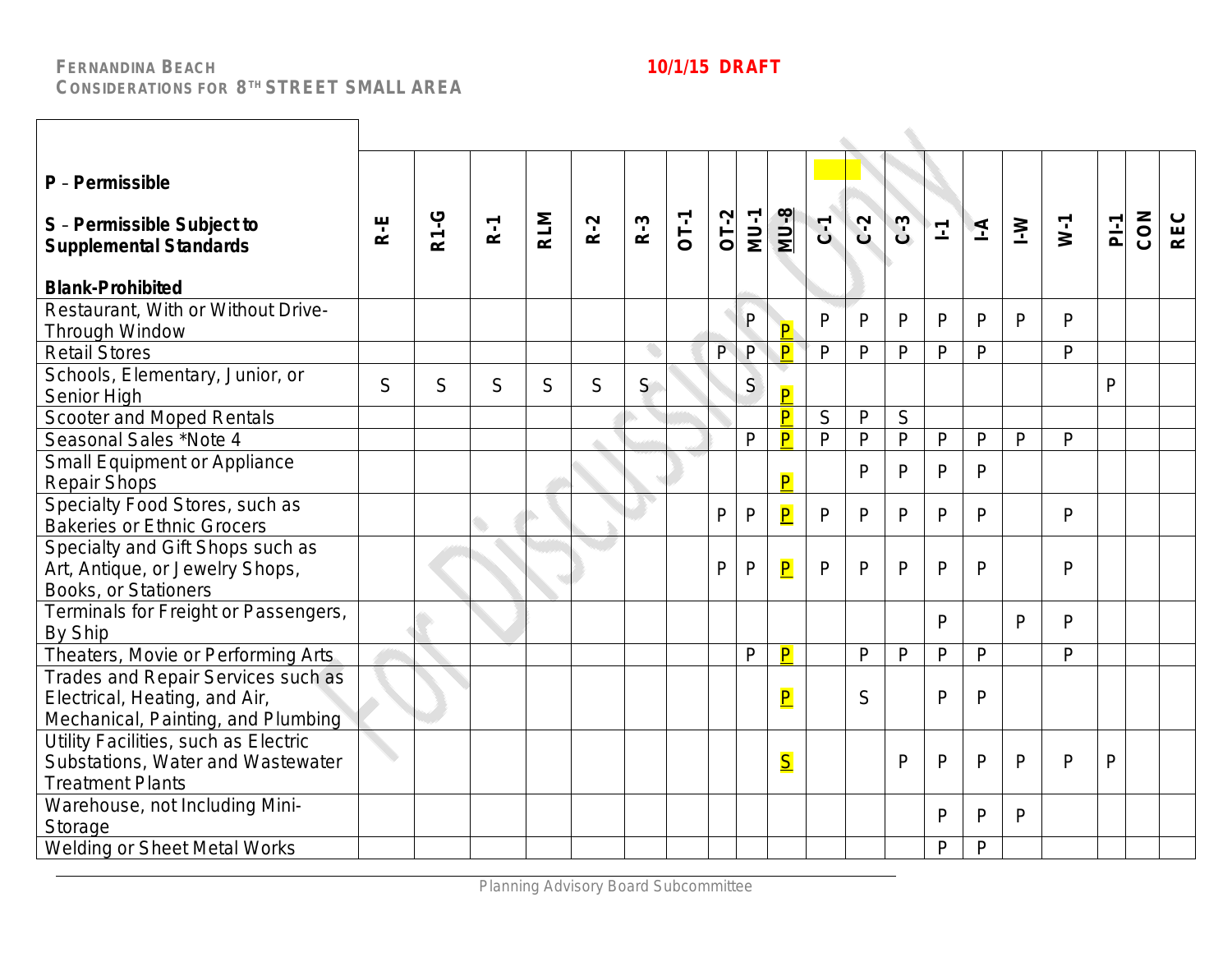| P - Permissible                                             |        |         |   |               |                    |        |   |             |         |             |         |        |        |                                            |   |   |                         |        |               |
|-------------------------------------------------------------|--------|---------|---|---------------|--------------------|--------|---|-------------|---------|-------------|---------|--------|--------|--------------------------------------------|---|---|-------------------------|--------|---------------|
| S - Permissible Subject to<br><b>Supplemental Standards</b> | ய<br>≃ | ιŋ<br>≃ | ≃ | ÷<br>$\alpha$ | $\sim$<br>$\alpha$ | ო<br>≃ | C | $\sim$<br>5 | ٣<br>mn | <b>MU-8</b> | $\circ$ | $\sim$ | $\sim$ | $\overline{ }$<br>$\overline{\phantom{a}}$ |   | ℥ | ᠇<br>$\bar{\mathbf{a}}$ | Z<br>⌒ | ш<br>$\alpha$ |
| <b>Blank-Prohibited</b>                                     |        |         |   |               |                    |        |   |             |         |             |         |        |        |                                            |   |   |                         |        |               |
| <b>Wholesale Establishments</b>                             |        |         |   |               |                    |        |   |             |         |             |         |        |        | D                                          | D |   |                         |        |               |

Notes:

1. Resort rentals in R-1 or R-2 zoning districts that existed prior to the effective date of Ordinance 2000-28 (October 3, 2000) may continue a legal non-conforming status as long as the resort rental permit has not expired for a period of greater than 180 days.

2. Properties that have obtained the WMU Future Land Use category are subject to the permitted uses in the W-1 column. Residential units are permitted above non-residential uses. Stand alone residential uses are prohibited.

3. Group Residential uses in existence prior to the adoption of Ordinance 2007-22 may continue a legal non-conforming status as long as a Group Residential Permit is applied for and maintained in accordance with the terms of the Ordinance. Existing uses shall not be subject to the Supplemental Standards in Section 6.02.24.

4. Seasonal Sales are subject to the provisions of LDC Section 5.02.02 and a temporary use permit is required according to the procedures set forth in Chapter 11.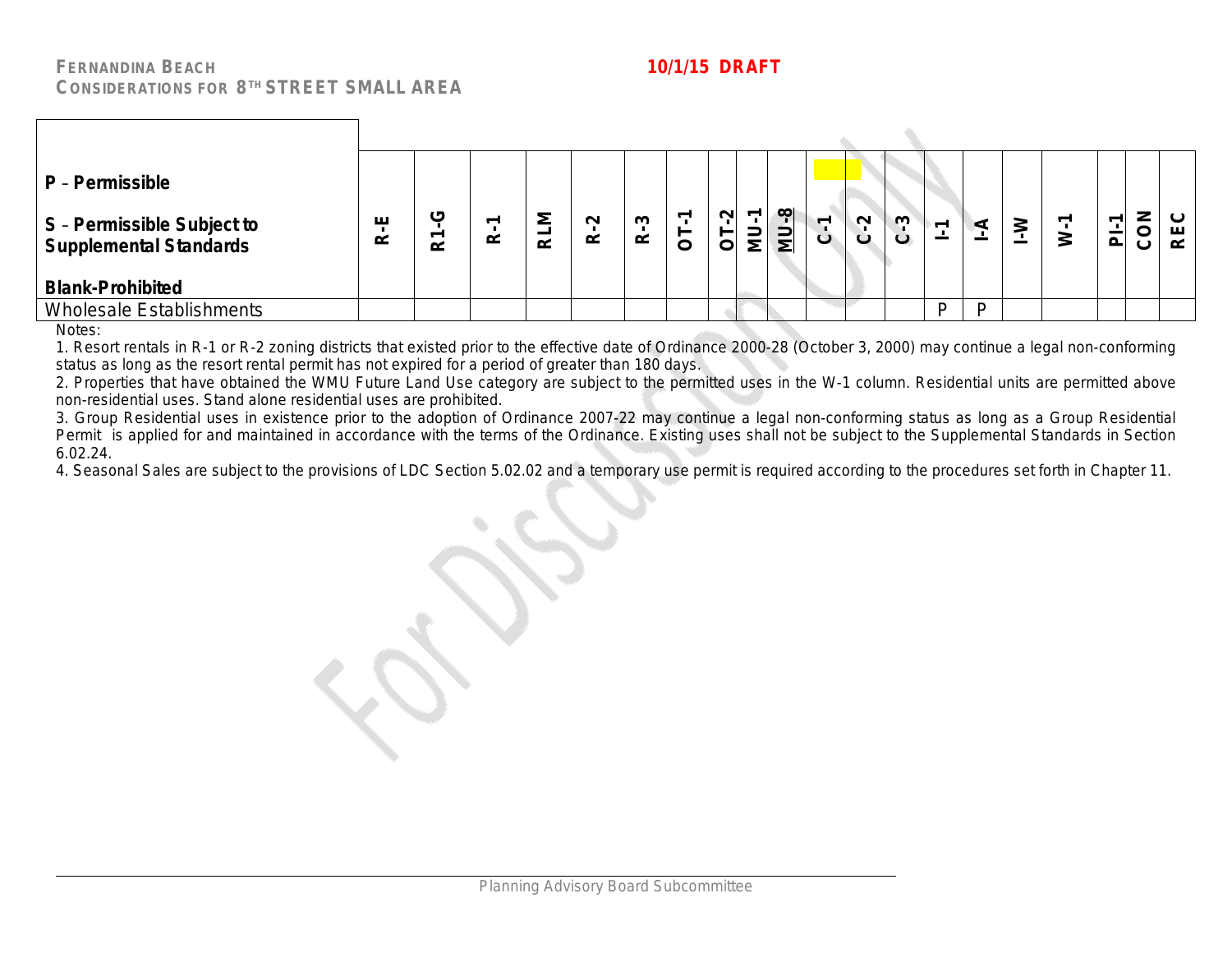**2.03.03 Table of Accessory Uses**

(See Section 5.01.01 for standards pertaining to accessory uses.)

Table 2.03.03 lists permissible accessory uses in each zoning district. The letter "P" indicates that the identified use is permissible as an accessory use, but not as a principal use. Principal uses are identified in Table 2.03.02.

### **Table 2.03.03. Table of Accessory Uses**

| P - Permissible Accessory Use                                    |              |              |              |              |                |              |              |                |              |                         |                |              |              |                 |                |              |              |                |     |              |
|------------------------------------------------------------------|--------------|--------------|--------------|--------------|----------------|--------------|--------------|----------------|--------------|-------------------------|----------------|--------------|--------------|-----------------|----------------|--------------|--------------|----------------|-----|--------------|
| S - Permissible Subject to<br><b>Supplemental Standards</b>      | R-E          | <b>R1-G</b>  | $R-1$        | <b>RLM</b>   | $R-2$          | $R-3$        | <b>OT-1</b>  | O<br>$OT-2$    | $MU-1$       | $MU-8$                  | $\overline{c}$ | $C-2$        | $C-3$        | $\overline{L}$  | $\overline{A}$ | $\geq$       | $W-1$        | P <sub>i</sub> | CON | <b>REC</b>   |
| <b>Blank - Prohibited</b>                                        |              |              |              |              |                |              |              |                |              |                         |                |              |              |                 |                |              |              |                |     |              |
| <b>Accessory Land Uses:</b>                                      |              |              |              |              |                |              |              |                |              |                         |                |              |              |                 |                |              |              |                |     |              |
| Home Occupation                                                  | P            | P            | P            | P            | P              | $\mathsf{P}$ | P            | $\mathsf{P}$   | P            | $\overline{\mathsf{P}}$ |                |              |              |                 |                |              |              |                |     |              |
| <b>Accessory Dwelling - Detached</b><br><b>Building</b>          | $\mathsf{P}$ | P            | P            | P            | $\mathsf{P}$   | P            | P            | $\overline{P}$ | P            | $\overline{\mathsf{P}}$ |                |              |              |                 |                |              |              |                |     |              |
| <b>Agricultural Support Buildings</b>                            | P            |              |              |              |                |              |              |                |              |                         |                |              |              |                 |                |              |              |                |     |              |
| Cremation Facility *Note 2                                       |              |              |              |              |                |              |              |                | S            |                         |                | S            |              | S               | S              |              |              |                |     |              |
| Detached Garage or Carport                                       | $\mathsf{P}$ | $\mathsf{P}$ | $\mathsf{P}$ | $\mathsf{P}$ | $\overline{P}$ | $\mathsf{P}$ | $\mathsf{P}$ | P              | P            | $\overline{\mathsf{P}}$ |                |              |              |                 |                |              |              |                |     |              |
| Docks and Other Waterfront<br><b>Structures</b>                  | P            | P            | P            | P            | P              | P            | P            | P              | P            |                         |                |              |              | P               |                | P            | $\mathsf{P}$ | P              | P   | $\mathsf{P}$ |
| <b>Dumpsters</b>                                                 |              |              |              |              |                | D            |              |                | P            | $\overline{\mathsf{P}}$ | P              | P            | $\mathsf{P}$ | P               | P              | $\mathsf{P}$ | $\mathsf{P}$ | P              |     | $\mathsf{P}$ |
| Fences                                                           | P            | P            | $\mathsf{P}$ | $\mathsf{P}$ | $\mathsf{P}$   | P            | P            | P              | P            | $\overline{\mathsf{P}}$ | $\mathsf{P}$   | P            | P            | P               | P              | P            | P            | P              | P   | P            |
| Outside Storage - Agricultural<br><b>Equipment and Materials</b> | $\mathsf{P}$ |              |              |              |                |              |              |                |              |                         |                |              |              | P               | P              | P            |              |                |     |              |
| Outside Storage - Equipment,<br>Machinery, and Materials         |              |              |              |              |                |              |              |                |              |                         |                | P            |              | P<br>Not<br>e 1 | P              | P            | P            |                |     |              |
| Satellite Dish Antenna                                           | $\mathsf{P}$ | $\mathsf{P}$ | $\mathsf{P}$ | P            | $\mathsf{P}$   | P            | $\mathsf{P}$ | P              | P            | $\overline{\mathsf{P}}$ | P              | $\mathsf{P}$ | P            | P               | $\mathsf{P}$   | P            | $\mathsf{P}$ | P              |     |              |
| Storage Buildings, Sheds, Utility<br>Buildings, and Greenhouses  | $\mathsf{P}$ | P            | P            | $\mathsf{P}$ | $\mathsf{P}$   | P            | P            | P              | $\mathsf{P}$ | $\overline{\mathsf{P}}$ | P              | P            | P            | P               | P              | P            | P            | P              | P   | P            |
| Swimming Pool                                                    | P            | P            | D            | P            | P              | P.           | P            | P              | P            | P                       | P              | P            | P            |                 | P              |              |              | P              |     | $\mathsf{P}$ |
|                                                                  |              |              |              |              |                |              |              |                |              |                         |                |              |              |                 |                |              |              |                |     |              |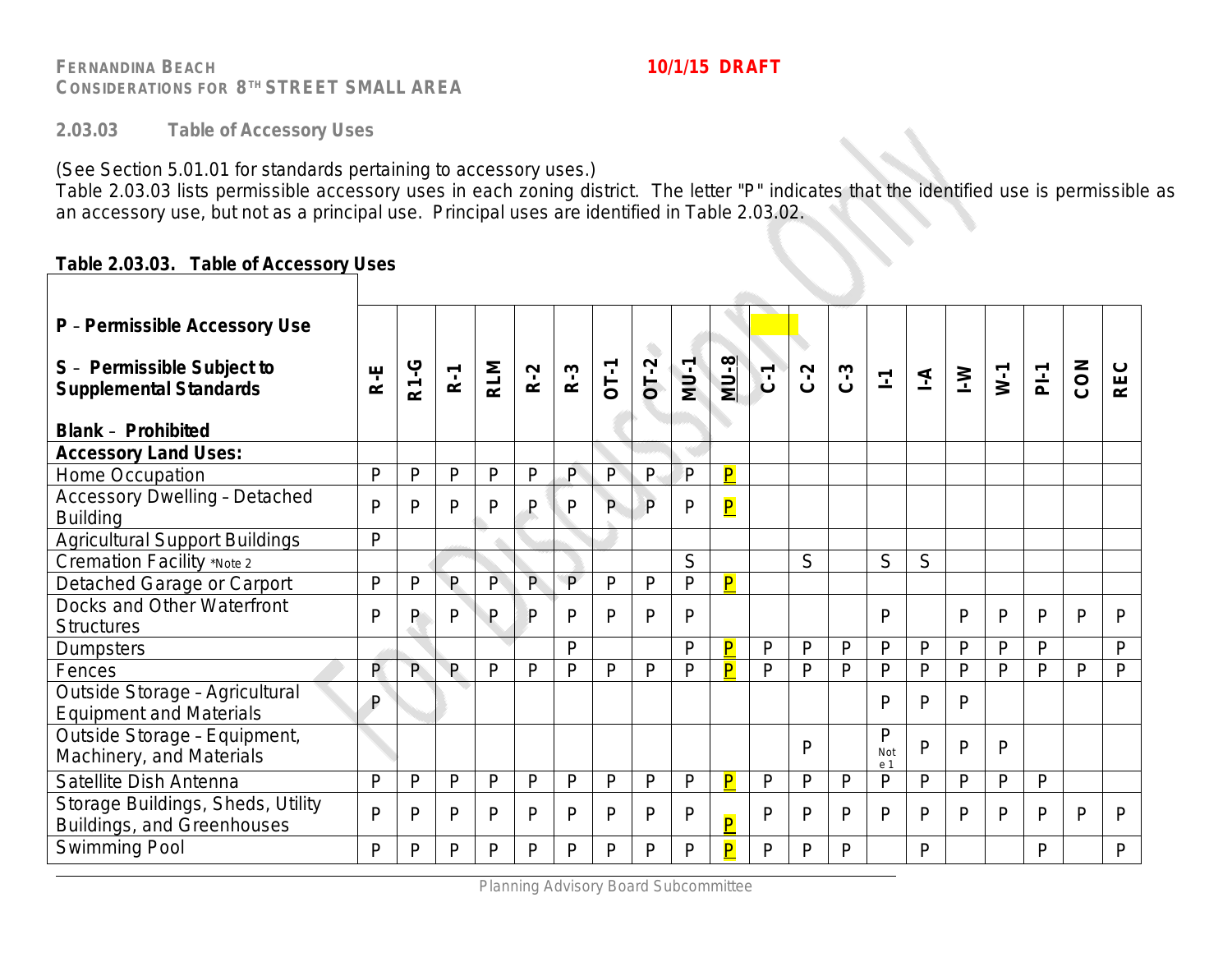Notes: 1. As to the Rayonier and Smurfit Stone properties, permitted yard storage shall include process by-products and new or used process parts for use in or sale of by the mill".

2. Cremation Facilities shall be subject to the supplemental standards provided in Section 6.02.26